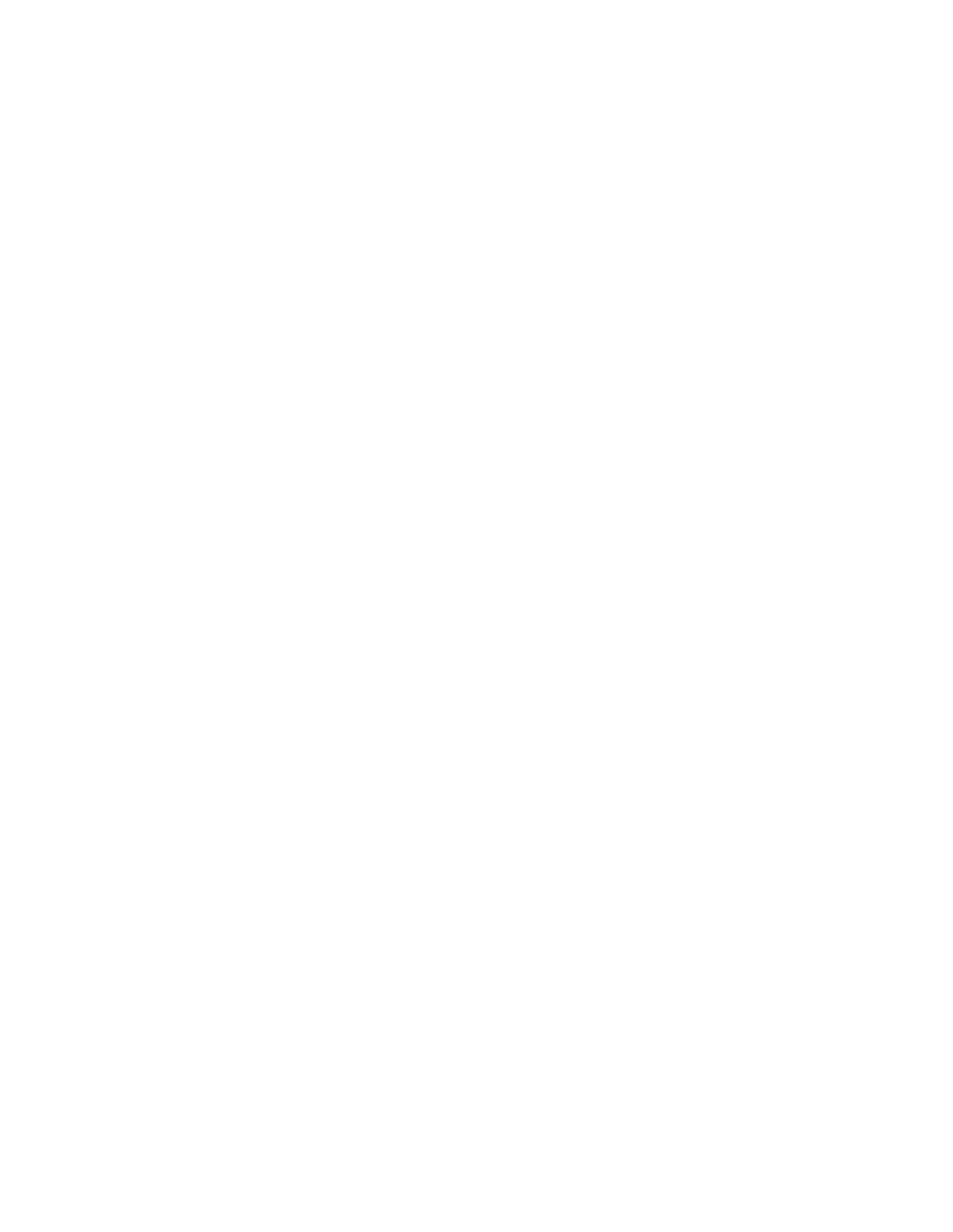# **Table of Contents**

| 1.0 |     |       |  |
|-----|-----|-------|--|
| 2.0 |     |       |  |
| 3.0 |     |       |  |
|     | 3.1 |       |  |
|     |     | 3.1.1 |  |
|     |     | 3.1.2 |  |
|     |     | 3.1.3 |  |
|     |     | 3.1.4 |  |
|     |     | 3.1.5 |  |
| 4.0 |     |       |  |
|     | 4.1 |       |  |
| 5.0 |     |       |  |
| 6.0 |     |       |  |
|     | 6.1 |       |  |
|     | 6.2 |       |  |
|     | 6.3 |       |  |
| 7.0 |     |       |  |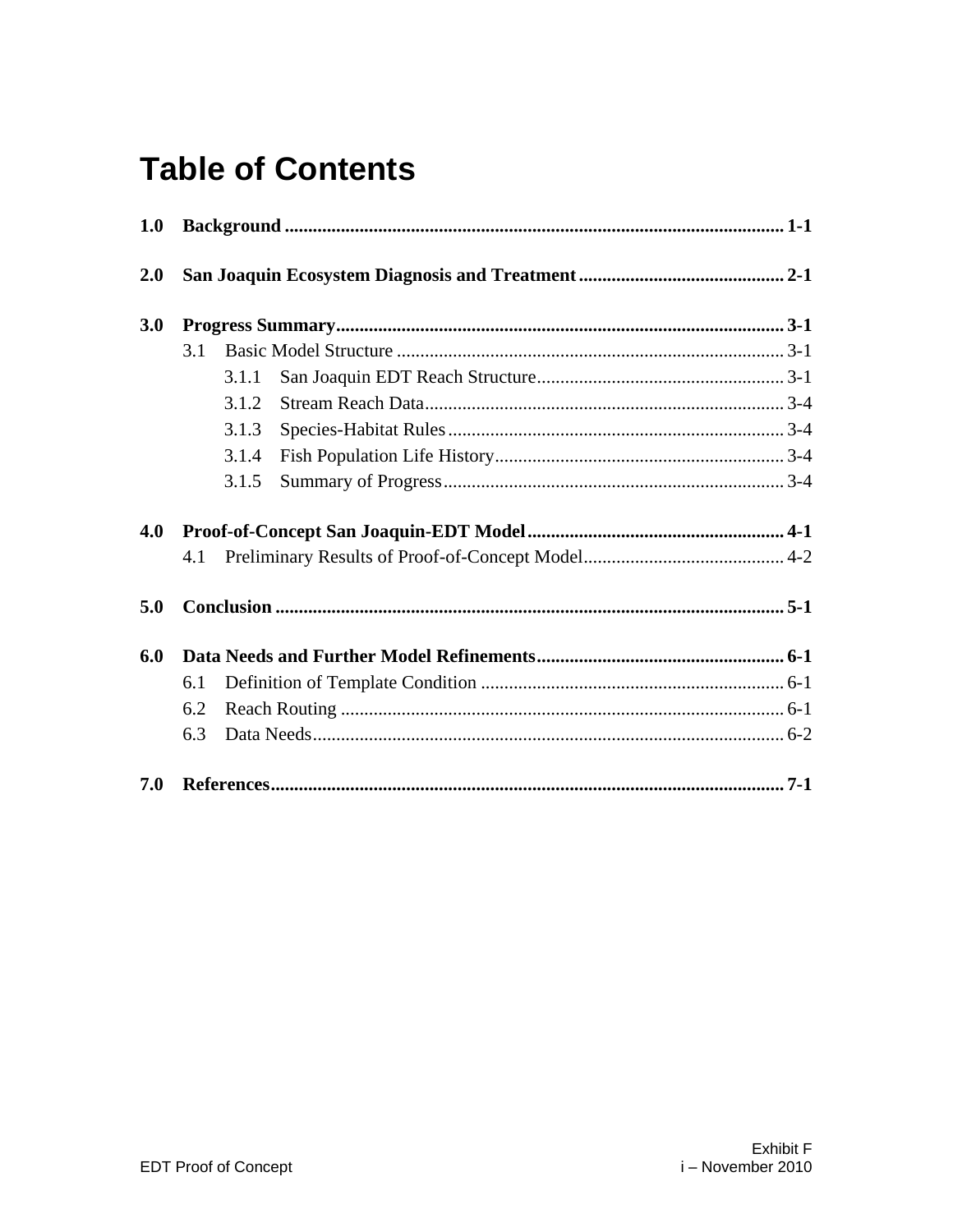### **Tables**

| Table F-2. Environmental Attributes and Survival Factors Used in the                                                             |  |
|----------------------------------------------------------------------------------------------------------------------------------|--|
| Table F-3. Baseline Spawning Adult Population Performance Parameters                                                             |  |
| Table F-4. Baseline Juvenile Outmigrant Population Performance<br>Parameters for San Joaquin River Spring-Run Chinook Salmon 4-2 |  |
|                                                                                                                                  |  |

### **Figures**

| Figure F-2. San Joaquin Spring-Run Chinook Salmon Protection and |  |
|------------------------------------------------------------------|--|
|                                                                  |  |
| Figure F-3. San Joaquin Spring-Run Chinook Salmon Life-Stage     |  |
|                                                                  |  |
| Figure F-4. San Joaquin Spring-Run Chinook Salmon Life-Stage     |  |
|                                                                  |  |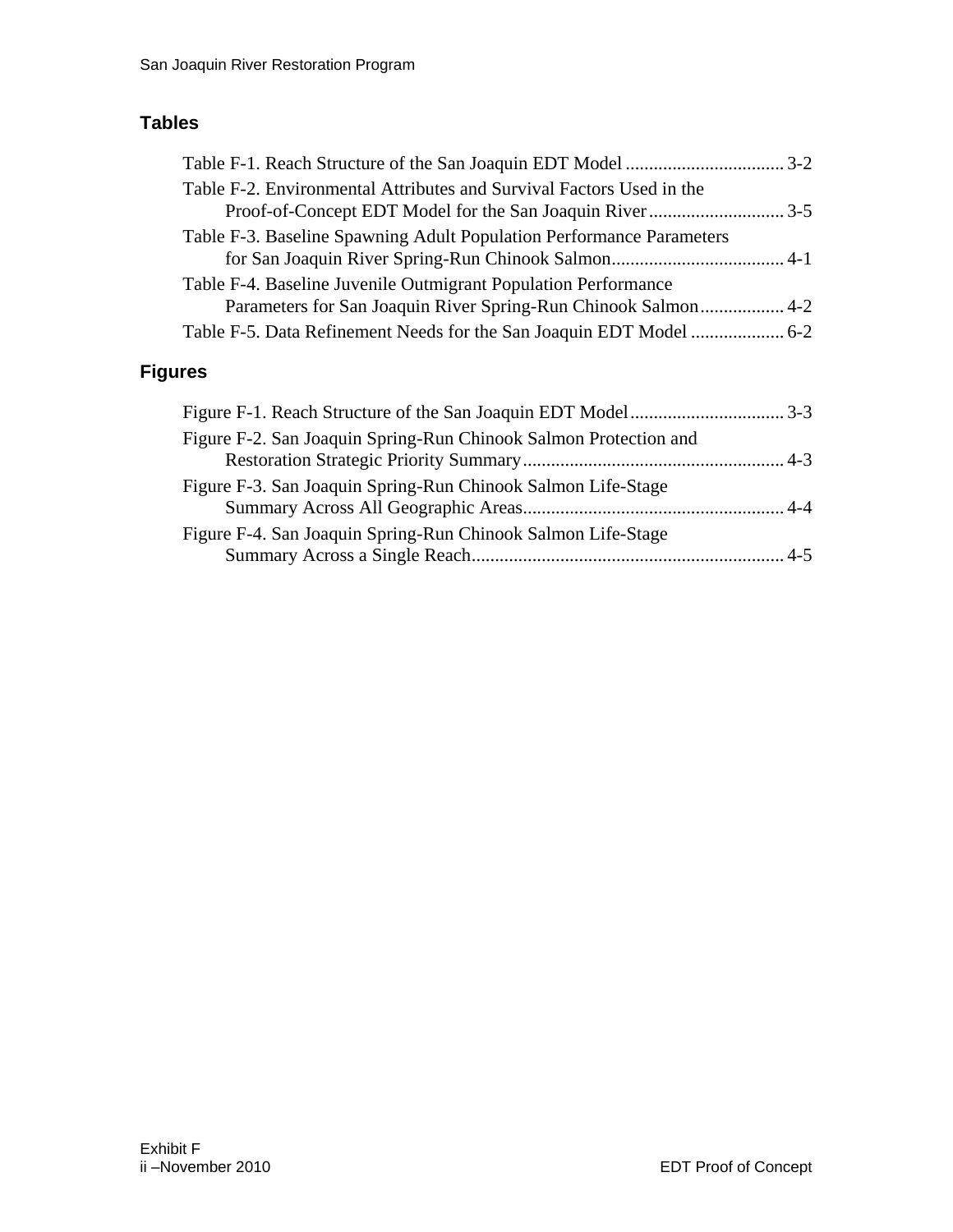# **Abbreviations and Acronyms**

| DFG.         | California Department of Fish and Game   |
|--------------|------------------------------------------|
| <b>EDT</b>   | <b>Ecosystem Diagnosis and Treatment</b> |
| <b>FMWG</b>  | <b>Fisheries Management Work Group</b>   |
| <b>PTA</b>   | <b>Patient-Template Analysis</b>         |
| <b>SJRRP</b> | San Joaquin River Restoration Program    |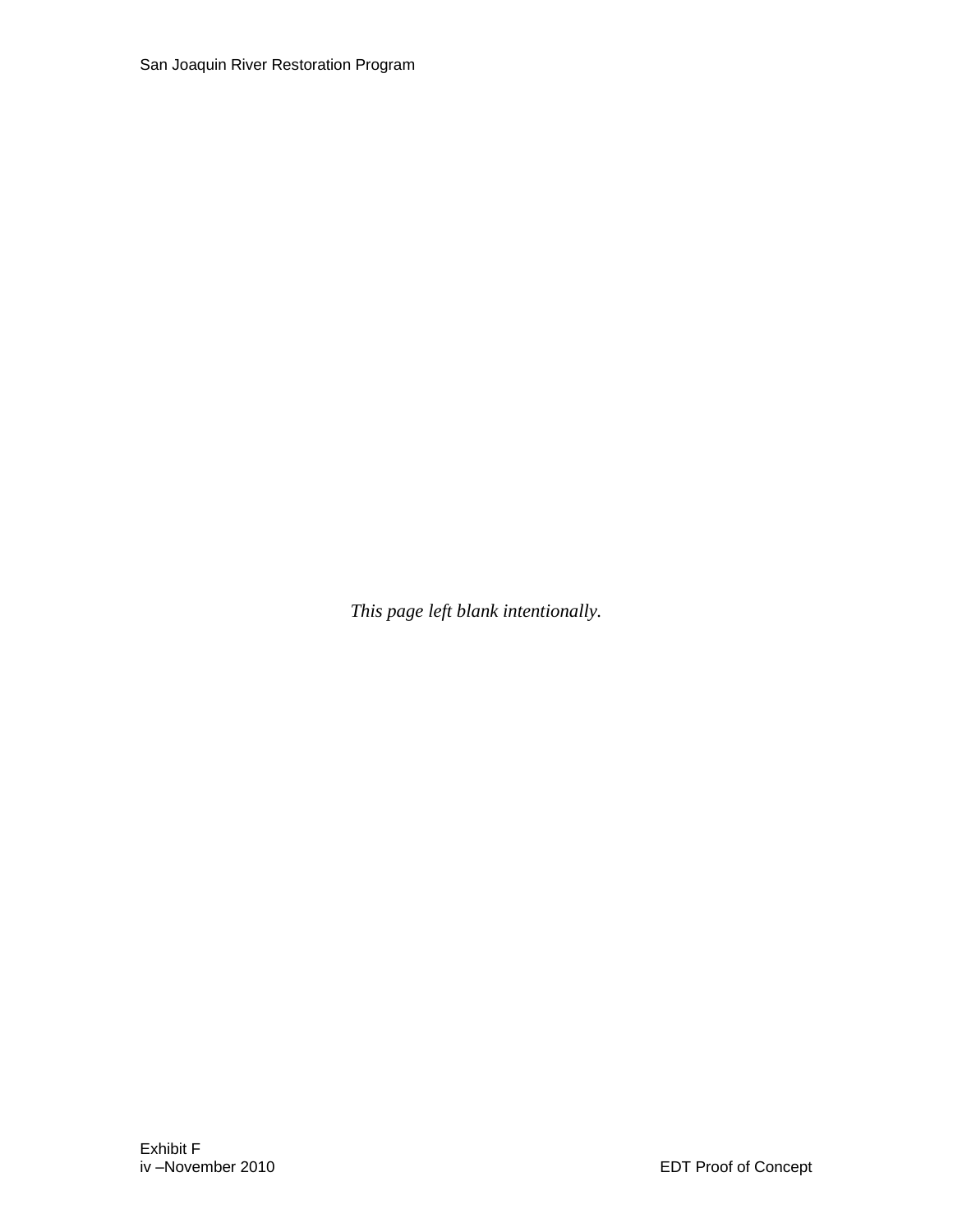# <span id="page-6-0"></span>**1.0 Background**

The Ecosystem Diagnosis and Treatment (EDT) model is a framework that views salmon as the indicator of the condition of the ecosystem (Lichatowich et al. 1995). The EDT framework was designed so that analyses made at different spatial scales (i.e., from tributary watersheds to successively larger watersheds) might be related and linked. Biological performance is a central feature of the framework and is defined in terms of three elements: life-history diversity, productivity, and capacity. These elements of performance are characteristics of the ecosystem that describe persistence, abundance, and the distribution potential of a population. The analytical model is the tool used to analyze environmental information and draw conclusions about the ecosystem. The model incorporates an environmental attributes database and a set of mathematical algorithms that compute productivity and capacity parameters for the diagnostic species (Lestelle et al. 2004).

The first step in an EDT analysis of a watershed is to diagnose the stream with respect to the target species. The EDT diagnosis is based on a concept called Patient-Template Analysis (PTA) (Lichatowich and Mobrand 1995). PTA compares potential fish performance under existing conditions (Patient) against a diagnostic reference condition (Template). The Template can be a reconstruction of historic or normative conditions. In this case, the diagnostic reference captures the unique characteristics and limitations of the watershed due to its combination of climate, geography, geomorphology, and history and provides a basis for assessing the current condition of the habitat. Although the normative Template is frequently used for EDT analysis, other diagnostic reference conditions are possible. The diagnosis forms a clear statement of understanding about the present conditions of the watershed as related to the diagnostic species.

Following the diagnosis, EDT may be used to evaluate and compare restoration alternatives. The diagnosis serves as a roadmap for construction of restoration alternatives, as well as assessing the relative importance of actions to reduce the effects of limiting factors. Alternatives can be compared in terms of progress toward an identified population goal or achievement of environmental goals for limiting factors.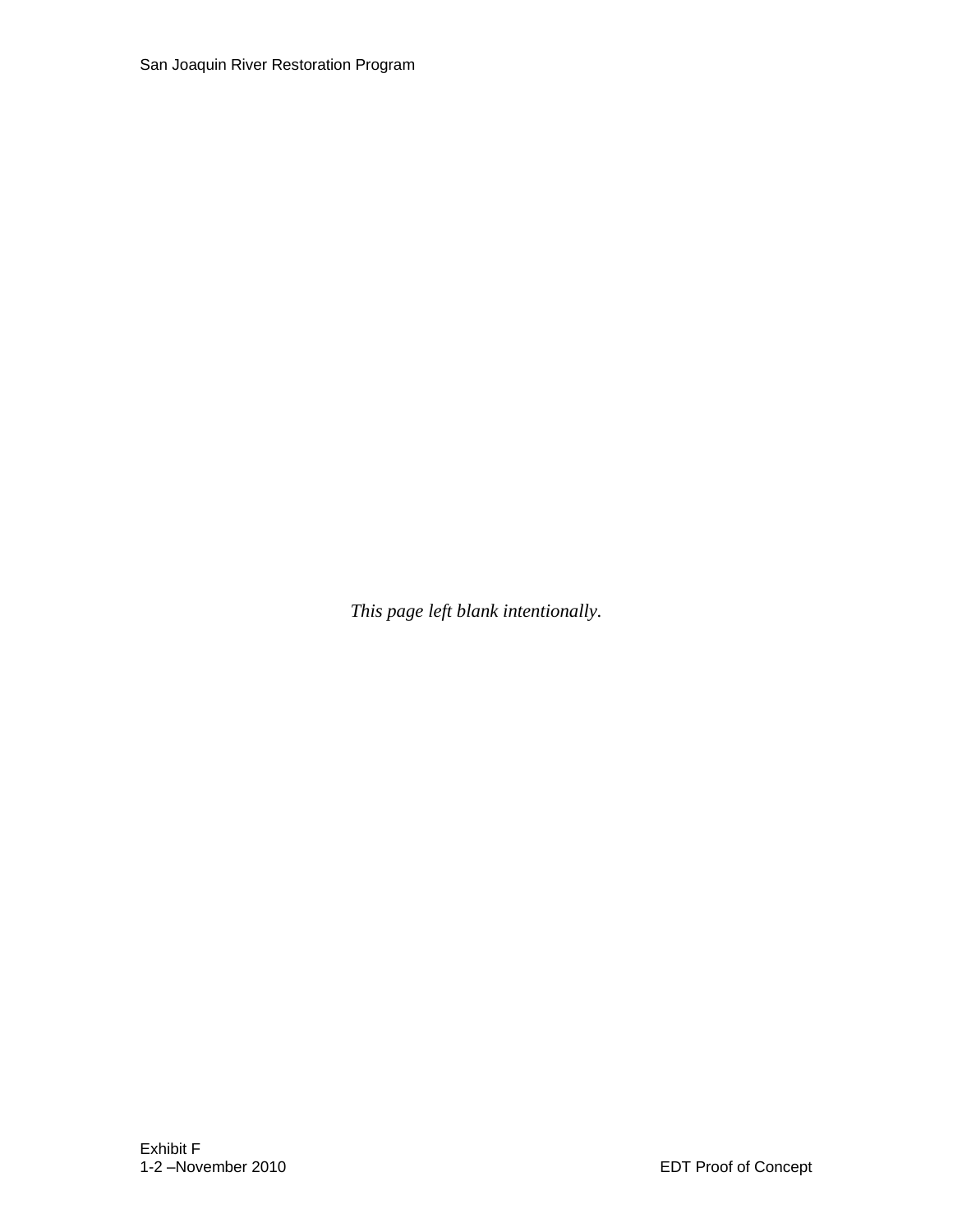## <span id="page-8-0"></span>**2.0 San Joaquin Ecosystem Diagnosis and Treatment**

Development of the San Joaquin EDT tool is being conducted as part of the San Joaquin River Restoration Program (SJRRP). The Fisheries Management Work Group (FMWG) is charged with coordinating activities related to the Restoration Goal of the Stipulation of Settlement (Settlement). The FMWG elected to develop a computer model to assist them in developing fish restoration alternatives in the San Joaquin River. The FMWG reviewed several existing model systems and selected EDT (Exhibit G). Efforts began on the model during the summer of 2008. Initial work was described as development of a "Proof-of-Concept" version of the model. This proof-of-concept model employed the conventional EDT model and was intended to demonstrate the utility of the model and to identify issues that will need to be addressed to develop the complete San Joaquin-EDT tool.

This report summarizes the completion of the proof-of-concept San Joaquin EDT model. The task is described below:

Develop a demonstration model for salmon based on the existing SJRRP subreach designations and populate input with estimated values in collaboration with the FMWG. The proof-of-concept model will rely on existing EDT species-habitat relationships for Chinook salmon. Run the EDT model using the coarse structure to assist the FMWG in understanding the model structure and how EDT can be used to compare draft SJRRP alternatives, and assist in the development of the Fisheries Management Plan. Work with the FMWG to develop needs for the full application of EDT to the San Joaquin River Restoration Reach (i.e., San Joaquin River between Friant Dam and the confluence with the Merced River).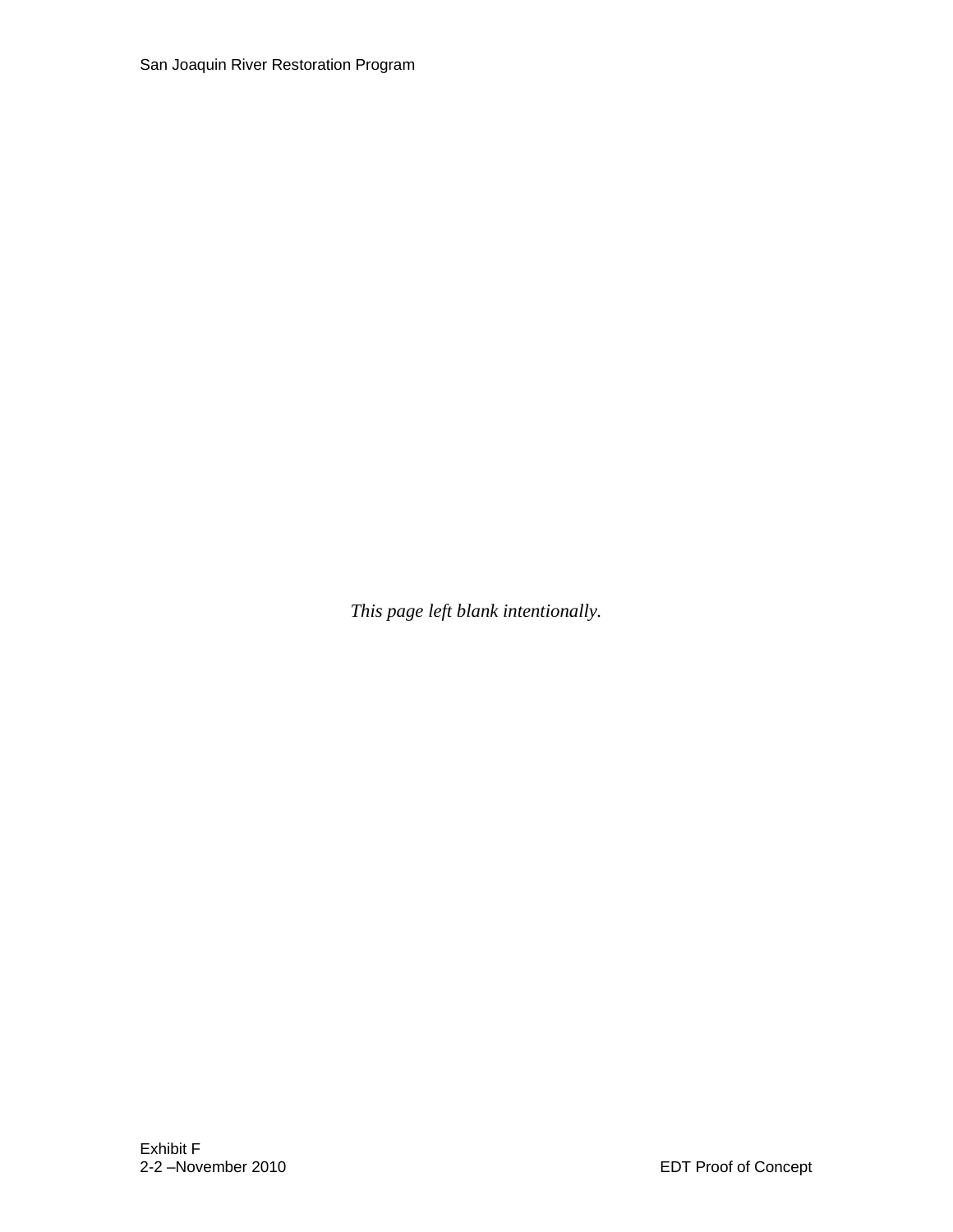# <span id="page-10-0"></span>**3.0 Progress Summary**

The proof-of-concept San Joaquin EDT model has been constructed. The completed model is available on-line at *http://edt.jonesandstokes.com*. The proof-of-concept model will serve as a prototype of the final San Joaquin-EDT tool. As a demonstration of the model, we have completed a preliminary diagnosis of the San Joaquin River (Friant Dam to Merced River) and estimated spring-run Chinook performance under Current and Template conditions.

### <span id="page-10-1"></span>**3.1 Basic Model Structure**

The EDT proof-of-concept model for spring-run Chinook salmon in the San Joaquin River has four major components:

- 1. **Spatial Structure –** The San Joaquin EDT model is based on stream reach structure. Stream reaches are the basic data record in the model and constitute the "pixels" of the picture developed by the model.
- 2. **Stream Reach Data –** This is a reach-level description of environmental conditions in the river between Friant Dam and the Merced River. Attribute data were assembled from existing stream habitat surveys, flow modeling, and other sources.
- 3. **Species-Habitat Rules –** EDT uses a library of species-habitat rules to relate reach-level conditions to life-stage performance of the target species. For the proof-of-concept model, we used the existing EDT rules for spring-run Chinook salmon developed over many years for streams in the Pacific Northwest.
- 4. **Fish Population Life History –** An EDT model constructs fish life-history trajectories to evaluate the environment. Trajectories link the reaches and life stages to complete the spring-run Chinook salmon life history. These trajectories are controlled by features of the life history such as timing, age distribution, fecundity and so on.

### <span id="page-10-2"></span>**3.1.1 San Joaquin EDT Reach Structure**

The FMWG had previously delineated the 150 miles between Friant Dam and the Merced River into five "super-reaches." These were judged to be too coarse for the EDT model. In consultation with the work group, these super-reaches were subdivided into a total of 21 EDT reaches that describe the historic channel, the East Side Bypass and connecting bypass reaches (Table F-1). The completed reach structure for San Joaquin EDT is shown in Figure F-1.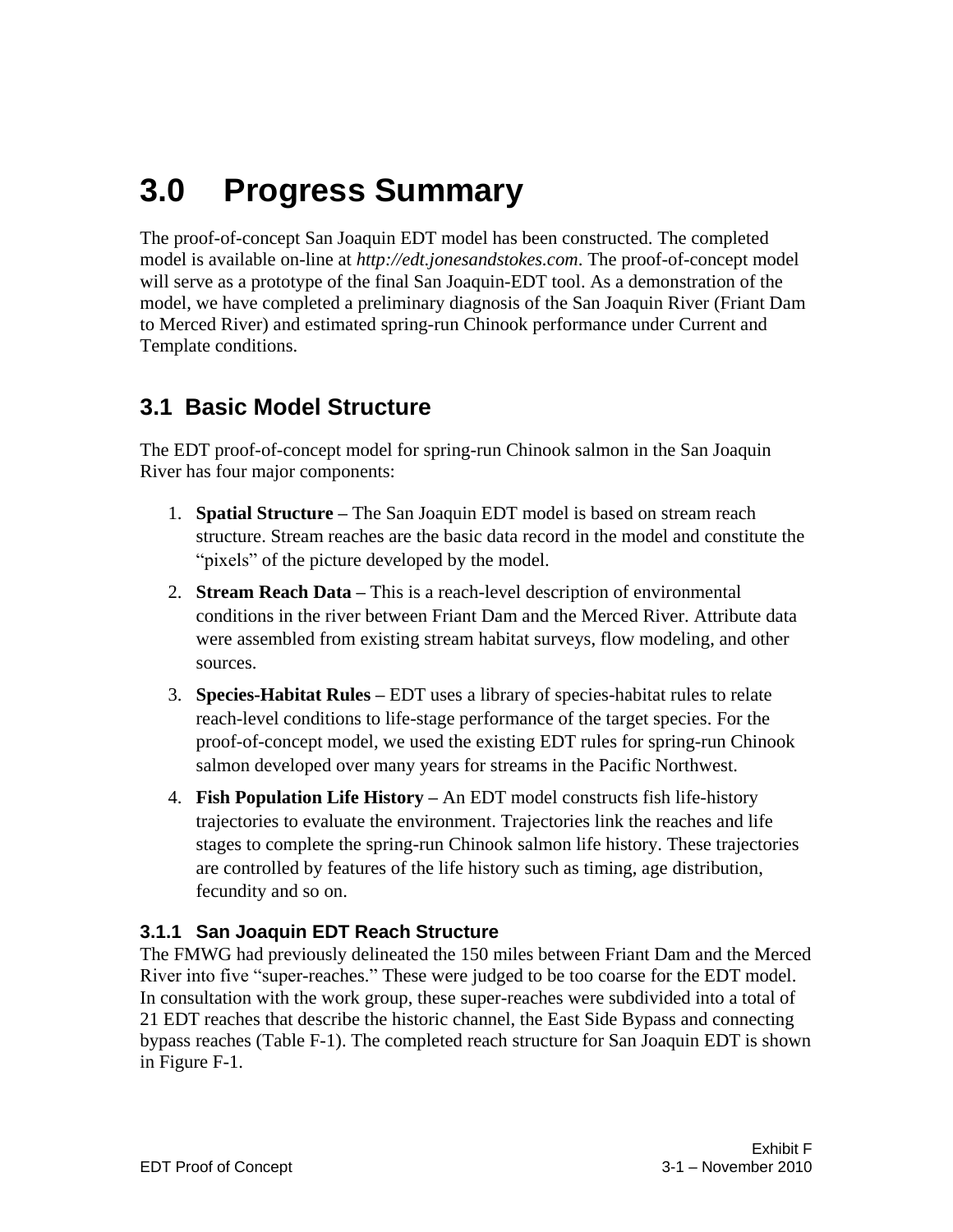<span id="page-11-0"></span>

|                         |                     |                     | Neach Structure of the Sail Joaquin LDT MOUSE |           |                                     |           |                   |
|-------------------------|---------------------|---------------------|-----------------------------------------------|-----------|-------------------------------------|-----------|-------------------|
| <b>Super</b><br>Reach   | <b>Sub</b><br>Reach | <b>EDT</b><br>Reach | <b>Upstream Point</b>                         | <b>RM</b> | <b>Downstream</b><br><b>Point</b>   | <b>RM</b> | Length<br>(miles) |
|                         | 1A                  | 1A1                 | Friant Dam                                    | 267.5     | Highway 41                          | 255.2     | 12.3              |
| 1                       |                     | 1A2                 | Highway 41                                    | 255.2     | Highway 99                          | 243.2     | 12                |
|                         | 1B                  | 1B1                 | Highway 99                                    | 243.2     | Highway 145                         | 234.1     | 9.1               |
|                         |                     | 1 <sub>B2</sub>     | Highway 145                                   | 234.1     | <b>Gravelly Ford</b>                | 229       | 5.1               |
|                         | 2A                  | 2A                  | <b>Gravelly Ford</b>                          | 229       | <b>Bifurcation Structure</b>        | 216.1     | 12.9              |
| $\mathbf{2}$            | 2В                  | 2B                  | <b>Bifurcation</b><br><b>Structure</b>        | 216.1     | Mendota Dam                         | 204.8     | 11.3              |
|                         |                     | 3A                  | Mendota Dam                                   | 204.8     | Mendota Bypass<br>Return (proposed) | 201       | 3.8               |
| $\mathbf{3}$            | 3                   | 3B                  | Mendota Bypass<br>Return                      | 201       | Avenue 7.5<br>(Firebaugh)           | 195.2     | 5.8               |
|                         |                     | 3C                  | Avenue 7.5<br>(Firebaugh)                     | 195.2     | Sack Dam                            | 182       | 13.2              |
|                         | 4A                  | 4A1                 | Sack Dam                                      | 182       | Highway 152                         | 173.9     | 8.1               |
|                         |                     | 4A2                 | Highway 152                                   | 173.9     | Sand Slough CS                      | 168.5     | 5.4               |
| $\overline{\mathbf{4}}$ |                     | 4B1                 | Sand Slough CS                                | 168.5     | Poso Drain<br>(Turner Is. Rd.)      | 157.2     | 11.3              |
|                         | 4B                  | 4B <sub>2</sub>     | Turner Is, Road                               | 157.2     | Mariposa                            | 147.2     | 10                |
|                         |                     | 4B3                 | Mariposa                                      | 147.2     | <b>Bear Creek</b>                   | 135.8     | 11.4              |
|                         |                     | 5A                  | <b>Bear Creek</b>                             | 135.8     | Salt Slough                         | 127.7     | 8.1               |
| 5                       | 5                   | 5B                  | Salt Slough                                   | 127.7     | Mud Slough                          | 121.2     | 6.5               |
|                         |                     | 5C                  | Mud Slough                                    | 121.2     | <b>Merced River</b>                 | 118       | 3.2               |
|                         |                     | <b>B1</b>           | Sand Slough CS                                |           | Mariposa                            |           |                   |
|                         |                     | <b>B2</b>           | Mariposa                                      |           | <b>Bear Creek</b>                   |           |                   |
|                         | <b>ESB</b>          | Bear<br>Creek       | Reach B <sub>2</sub>                          |           | Reach 5A                            |           |                   |
|                         |                     | Mariposa            | <b>Cross Connection</b>                       |           |                                     |           |                   |

**Table F-1. Reach Structure of the San Joaquin EDT Model**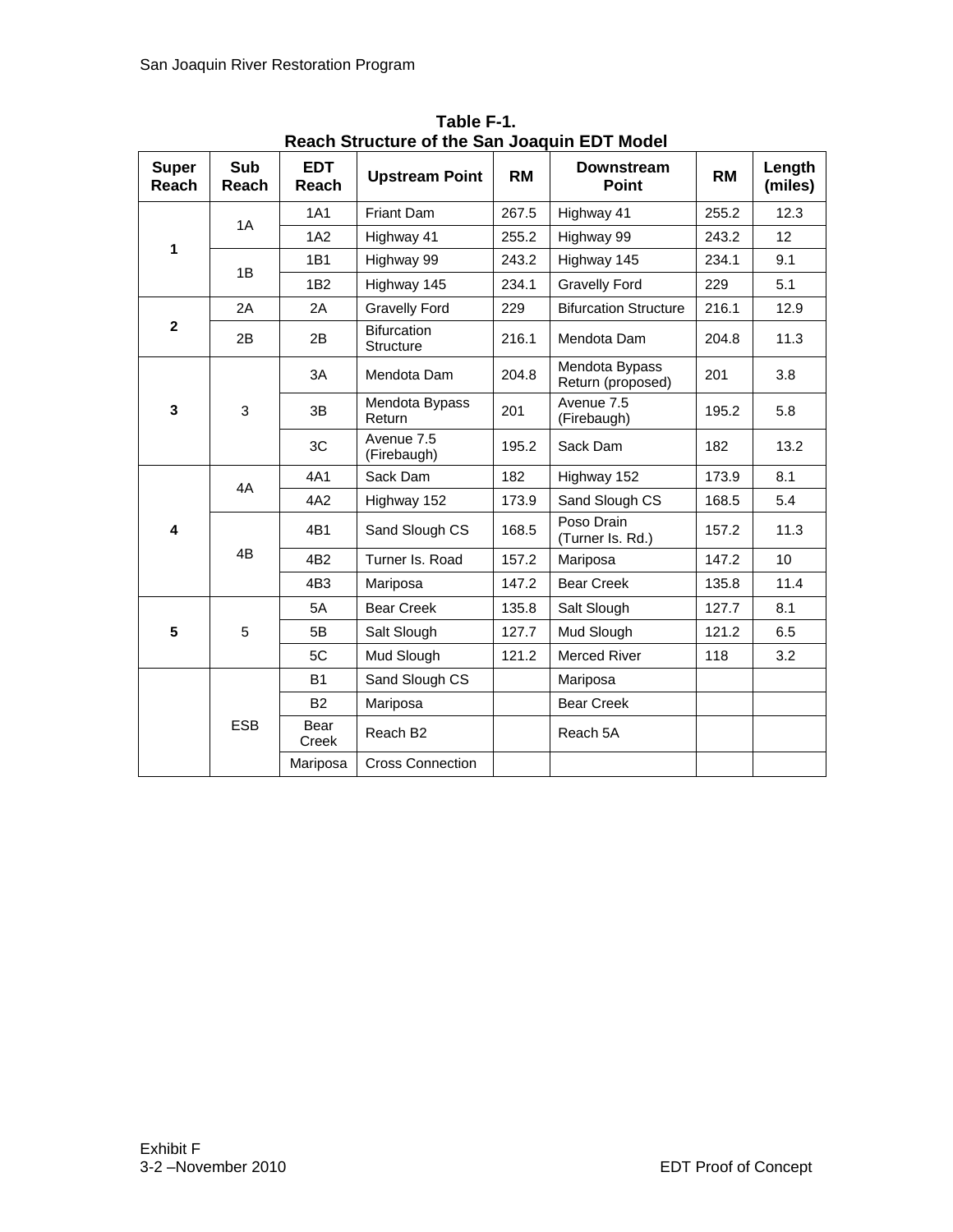<span id="page-12-0"></span>

**Reach Structure of the San Joaquin EDT Model**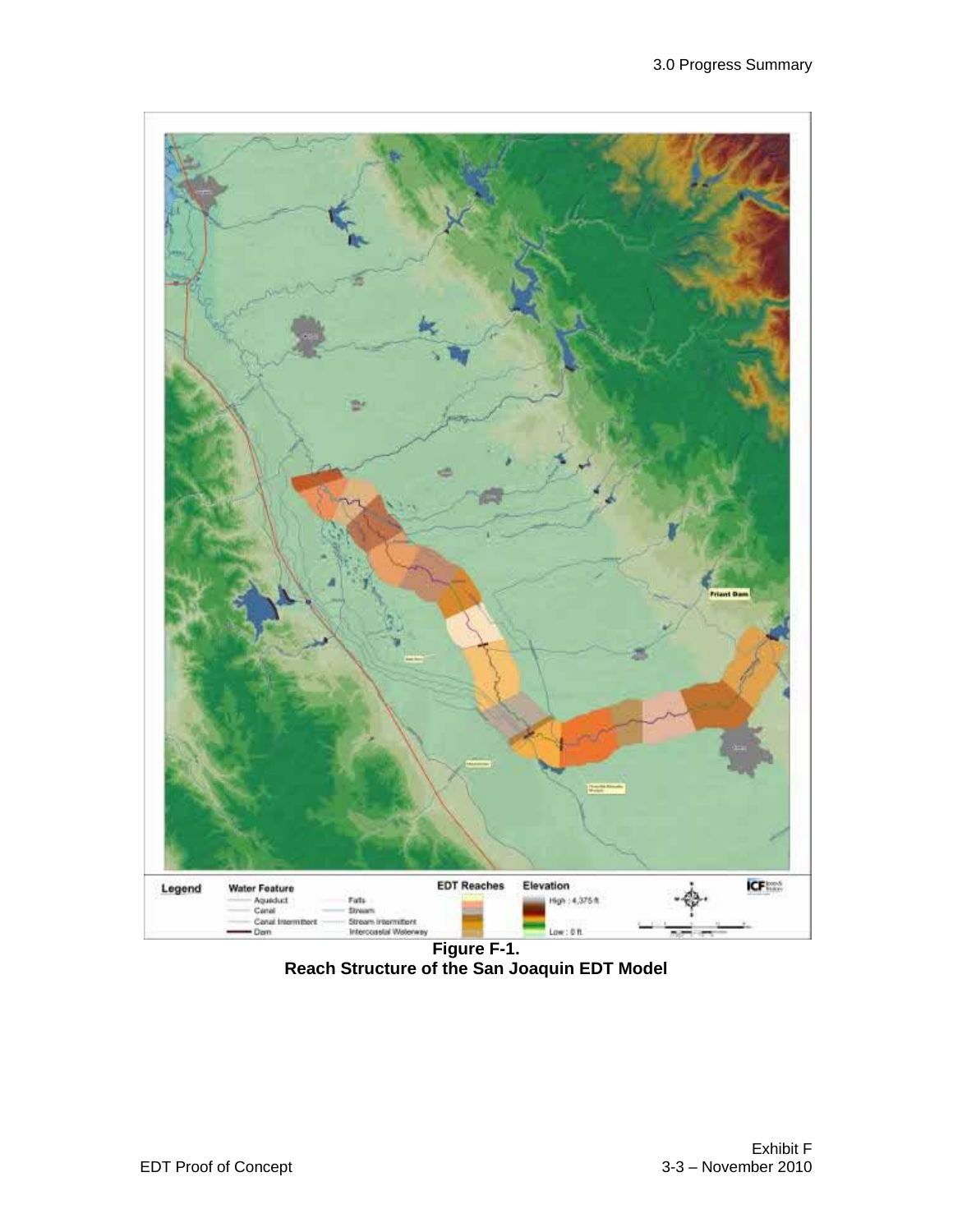### <span id="page-13-0"></span>**3.1.2 Stream Reach Data**

EDT environmental attributes are listed and described in Table F-2. Many of these attributes were shaped monthly across the year in response to flow and temperature patterns. Reach data was assembled and organized in the San Joaquin Stream Reach Editor, an off-line tool that creates the EDT input file. The San Joaquin Stream Reach Editor and all EDT input data are available at the EDT Web site: *[http://edt.jonesandstokes.com](http://edt.jonesandstokes.com/)*.

Environmental attributes of each reach described in Table F-1 were estimated from available sources of information such as (Jones & Stokes 2002) and California Department of Fish and Game (DFG) reports. Documentation for all stream reach data can be found in the San Joaquin Stream Reach Editor.

#### <span id="page-13-1"></span>**3.1.3 Species-Habitat Rules**

Species-habitat rules in EDT relate the condition of the environmental attributes in Table F-2 to life stage survival and capacity in each reach. Thus, the rules are the basis of viewing the environment "through the eyes of salmon" (Mobrand et al. 1997). The proofof-concept San Joaquin EDT model used the existing EDT rules for spring-run Chinook salmon described in Lestelle et al. (2004). These rules are based on extensive review of the scientific literature and application to streams in the Pacific Northwest. Development of the San Joaquin EDT model will include review of the habitat-rating rules and possible revision to reflect genetic differences in southern Chinook salmon, if necessary.

### <span id="page-13-2"></span>**3.1.4 Fish Population Life History**

The assessment of environmental conditions in the San Joaquin study area from the perspective of spring-run Chinook salmon reflects the movement and duration of life stages across the species life history. Control of the shape and range of Chinook salmon life-history trajectories is controlled by the species life history table in EDT. For the proof-of-concept model, this table was based on previous EDT development on Butte Creek (Sacramento system) and on description of the probable spring-run Chinook salmon life-history developed by the FMWG Exhibit A).

#### <span id="page-13-3"></span>**3.1.5 Summary of Progress**

The proof-of-concept San Joaquin EDT model has been completed. Input data has been reviewed and revised by the FMWG. It is emphasized that, as a proof-of-concept model, the current San Joaquin EDT model is provisional and the results described below are preliminary.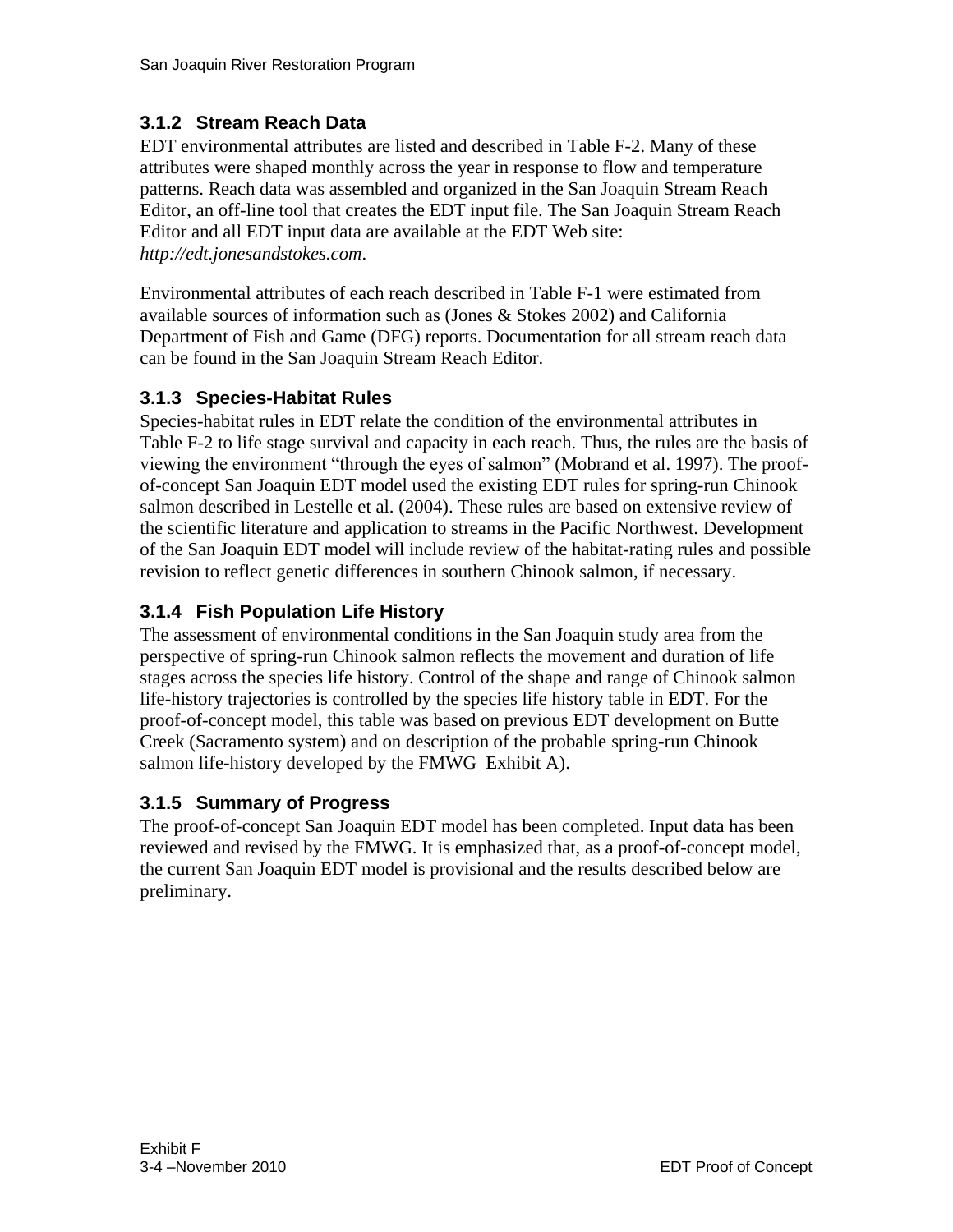|                              | <b>Environmental Attributes</b><br>(Level 2) | <b>Species Survival Factors</b><br>(Level 3) |
|------------------------------|----------------------------------------------|----------------------------------------------|
| 1 Hydrologic Characteristics |                                              |                                              |
| 1.1 Flow variation           | High Flow - change from normative            | <b>Flow</b>                                  |
|                              | Low Flow - change from normative             | Withdrawals (entrainment)                    |
|                              | Flow - Intra-daily (diel) variation          |                                              |
|                              | Flow - intra-annual flow pattern             |                                              |
| 1.2 Hydrologic regime        | Hydrologic regime - natural                  |                                              |
| 2 Stream Corridor Structure  |                                              |                                              |
| 2.1 Channel morphometry      | Channel length                               | Channel length                               |
|                              | Channel width - month maximum width          | Channel stability                            |
|                              | Channel width - month minimum width          | Channel width<br>Habitat diversity           |
|                              | Gradient                                     | Key habitat                                  |
| 2.2 Confinement              | Confinement - artificial                     | Obstructions                                 |
|                              | Confinement - natural                        | Sediment load                                |
| 2.3 Habitat type             | Habitat type - backwater pools               |                                              |
|                              | Habitat type - beaver ponds                  |                                              |
|                              | Habitat type - glides                        |                                              |
|                              | Habitat type - large cobble/boulder riffles  |                                              |
|                              | Habitat type - off-channel habitat factor    |                                              |
|                              | Habitat type - pool tailouts                 |                                              |
|                              | Habitat type - primary pools                 |                                              |
|                              | Habitat type - small cobble/gravel riffles   |                                              |
| 2.4 Obstruction              | Obstructions to fish migration               |                                              |
|                              | Water withdrawals                            |                                              |
| 2.5 Riparian and channel     | Bed scour                                    |                                              |
| integrity                    | Icing                                        |                                              |
|                              | Riparian function                            |                                              |
|                              | Wood                                         |                                              |
| 2.6 Sediment type            | Embeddedness                                 |                                              |
|                              | Fine sediment (intragravel)                  |                                              |
|                              | Turbidity (suspended sediment)               |                                              |

#### <span id="page-14-0"></span>**Table F-2. Environmental Attributes and Survival Factors Used in the Proof-of-Concept EDT Model for the San Joaquin River**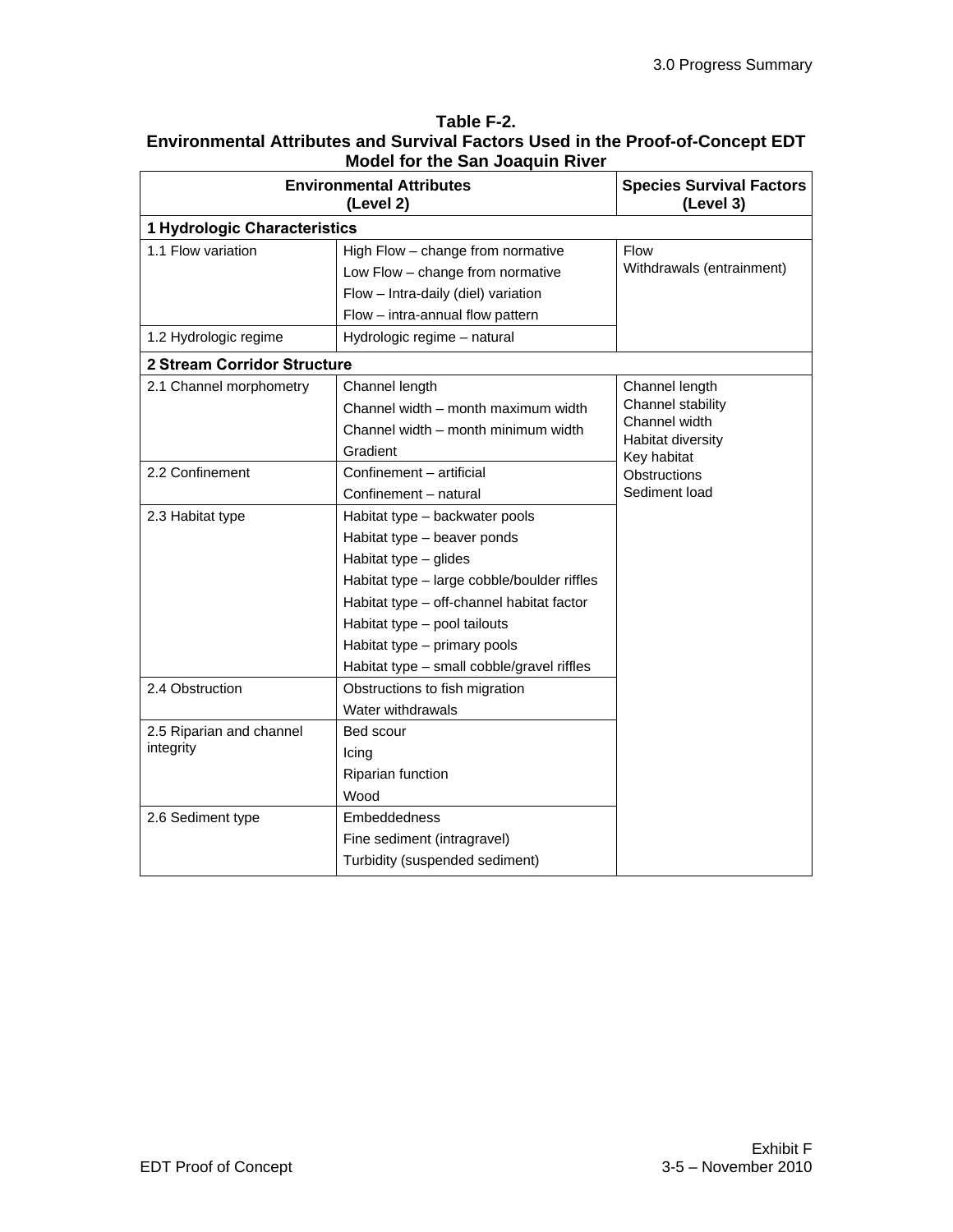| <b>Environmental Attributes</b><br>(Level 2) |                                                                                                                                                                                 | <b>Species Survival Factors</b><br>(Level 3)                                                                  |
|----------------------------------------------|---------------------------------------------------------------------------------------------------------------------------------------------------------------------------------|---------------------------------------------------------------------------------------------------------------|
| <b>3 Water Quality</b>                       |                                                                                                                                                                                 |                                                                                                               |
| 3.1 Chemistry                                | Alkalinity<br>Dissolved oxygen<br>Metals - in water column<br>Metals/Pollutants - in sediments/soils<br>Miscellaneous toxic pollutants - water<br>column<br>Nutrient enrichment | Chemicals (toxic substances)<br>Oxygen<br>Temperature                                                         |
| 3.2 Temperature variation                    | Temperature – daily maximum (by month)<br>Temperature - daily minimum (by month)<br>Temperature - spatial variation                                                             |                                                                                                               |
| <b>4 Biological Community</b>                |                                                                                                                                                                                 |                                                                                                               |
| 4.1 Community effects                        | Fish community richness<br>Fish pathogens<br>Fish species introductions<br>Harassment<br>Hatchery fish outplants<br>Predation risk<br>Salmonid carcasses                        | Competition with hatchery fish<br>Competition with other fish<br>Food<br>Harassment<br>Pathogens<br>Predation |
| 4.2 Macroinvertebrates                       | Benthos diversity and production                                                                                                                                                |                                                                                                               |

#### **Table F-2. Environmental Attributes and Survival Factors Used in the Proof-of-Concept EDT Model for the San Joaquin River (contd.)**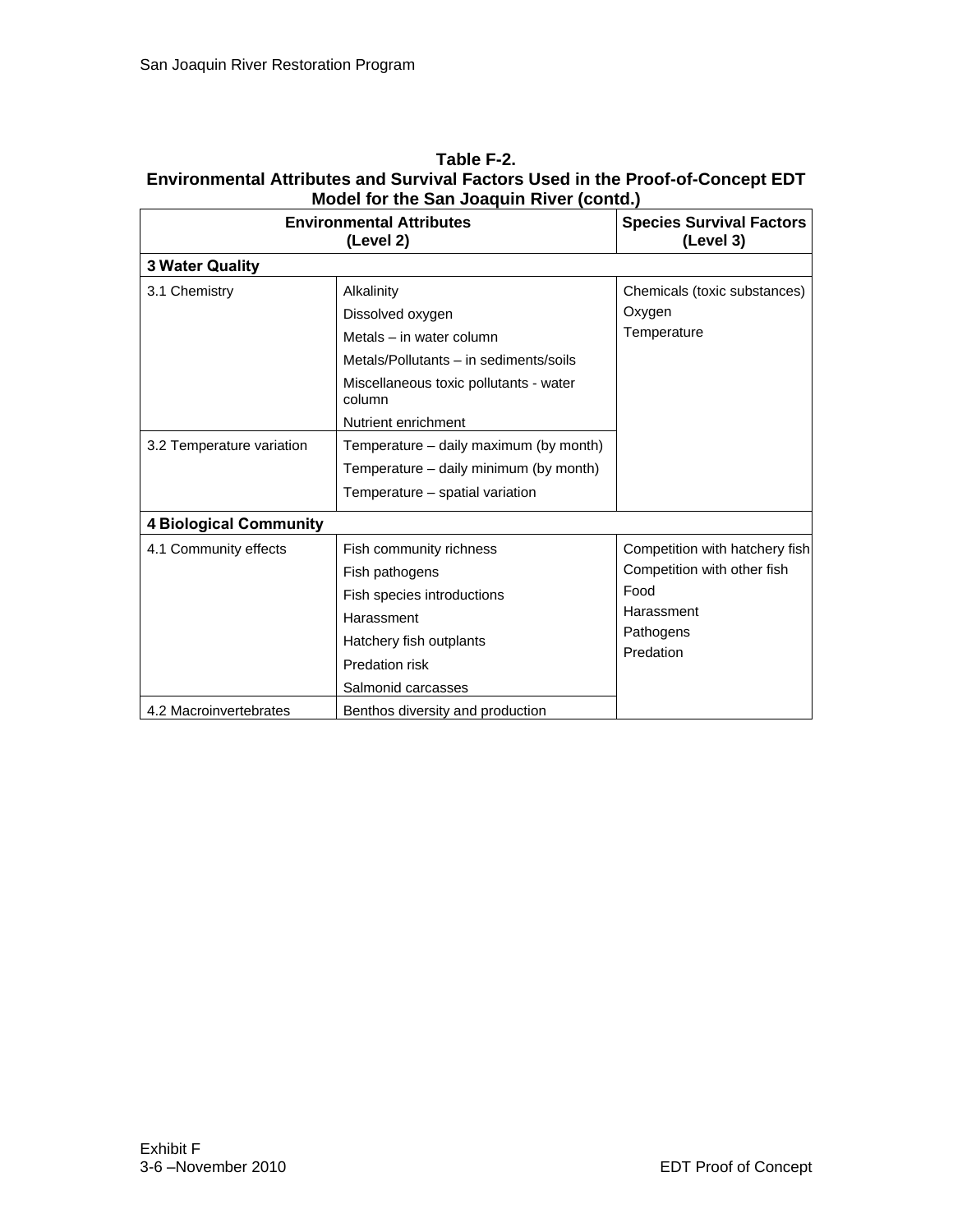## <span id="page-16-0"></span>**4.0 Proof-of-Concept San Joaquin-EDT Model**

Spring-run Chinook salmon was extirpated from most of historic production areas of the San Joaquin River by construction of Friant Dam in the 1940s (Exhibit A). Since that time, flow restrictions below the dam as well as additional irrigation development eliminated or degraded habitat below Friant Dam. The San Joaquin River spring-run Chinook salmon population within the Restoration Area is considered extirpated (Yoshiyama et al. 2001).

EDT modeling of the present system results in the obvious conclusion that current habitat will not support spring-run Chinook salmon. To perform an EDT diagnosis, it was necessary to remove the effect of existing barriers and allow fish to move within the study area. With this important proviso, the proof-of-concept model was used to estimate habitat potential within the 150 river miles between Friant Dam and the Merced River under the current habitat condition and a provisional diagnostic reference condition (Template). Because of the preliminary nature of the data (including assumptions about survival below the Merced River, Bay/Delta, and ocean), the results are valuable as illustrations of the model capabilities but should not be considered useful estimates of habitat potential at this time.

All measures of spawning adult performance under the current habitat condition are considerably lower than Template conditions. Current modeled values for productivity, capacity, and abundance ranged from 3 to 17 percent of Template conditions (Table F-3). Current juvenile outmigrant performance is considerably higher relative to Template conditions than spawning adults, but is still well below Template conditions. For example, after including harvest effects, current habitat capacity is 42 percent of Template conditions, productivity is 57 percent of Template conditions, and abundance is 13 percent of Template conditions (Table F-4).

<span id="page-16-1"></span>

| Table F-3.                                                                |
|---------------------------------------------------------------------------|
| Baseline Spawning Adult Population Performance Parameters for San Joaquin |
| <b>River Spring-Run Chinook Salmon</b>                                    |

| <b>Scenario</b>         | <b>Productivity</b> | Capacity | Abundance |
|-------------------------|---------------------|----------|-----------|
| Current without harvest | 2.4                 | 2.614    | 1,539     |
| Current with harvest    | 1.8                 | 1.756    | 798       |
| Template                | 14.3                | 30,272   | 28,148    |

Note: Results are preliminary and are based on proof-of-concept EDT model.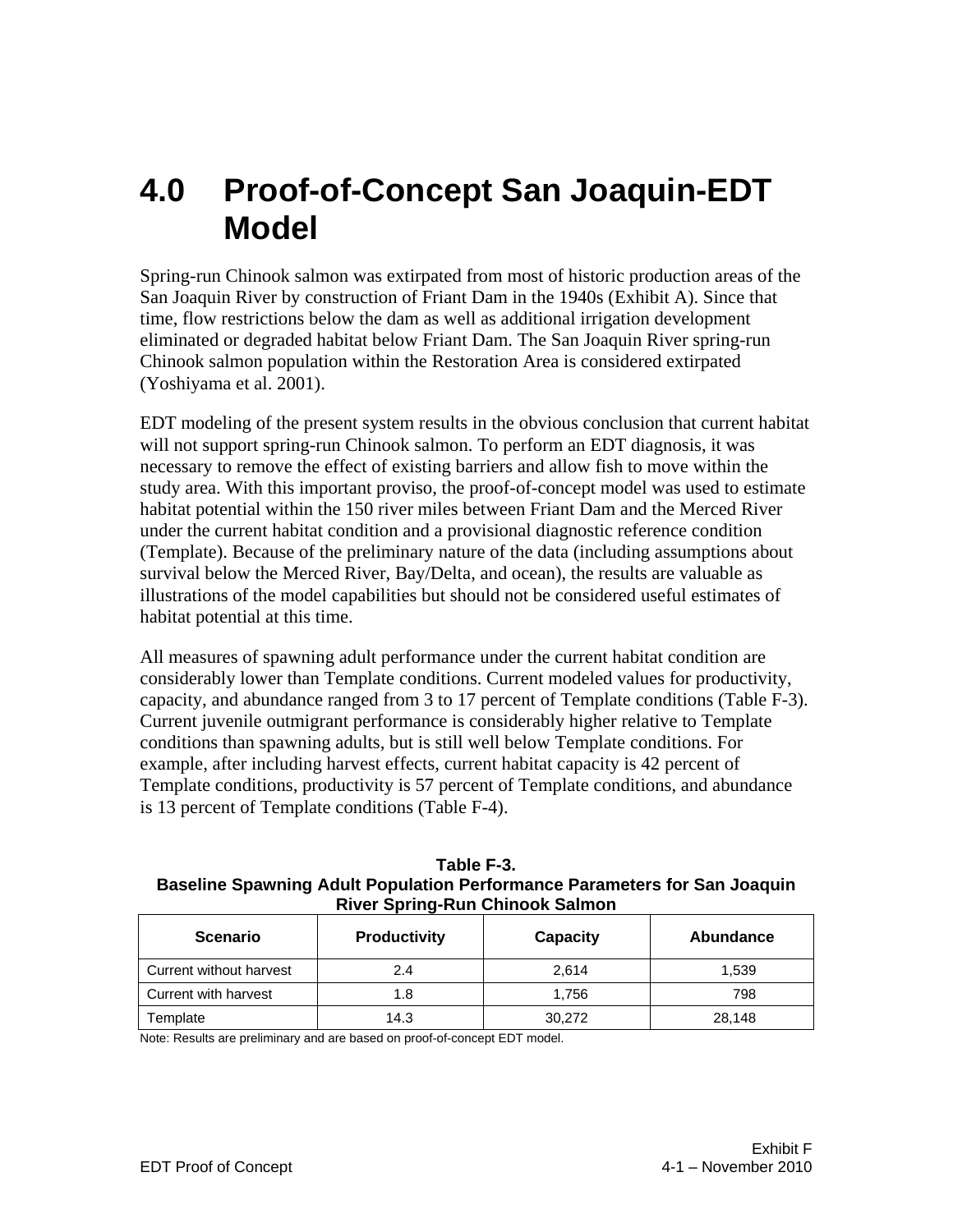| <b>Scenario</b>         | <b>Productivity</b> | Capacity | Abundance |
|-------------------------|---------------------|----------|-----------|
| Current without harvest | 87                  | 185,885  | 78,022    |
| Current with harvest    | 97                  | 187,992  | 54,853    |
| Template                | 169                 | 449,067  | 410,230   |

#### <span id="page-17-1"></span>**Table F-4. Baseline Juvenile Outmigrant Population Performance Parameters for San Joaquin River Spring-Run Chinook Salmon**

Notes:

Model revisions based on FMWG comments.

Results are preliminary and are based on proof-of-concept EDT model.

The proof-of-concept model was revised based on comments received from the FMWG at the January 28, 2009, meeting in Sacramento. The FMWG reviewed the habitat ratings from the initial model and made changes as appropriate or identified data that could be used to populate the attributes. Major changes made to the initial model included:

- 1. Stream reaches downstream of the Merced River were deleted. Fish survival through these reaches will be based on empirical estimates of juvenile, and possibly adult, survival rates.
- 2. Edgewater habitat area was removed from the analysis as the group noted that this habitat type is a subcomponent of other habitat types (runs, glides, etc.).
- 3. Temperature-maximum ratings and patterns were based SJR5Q model results using an average temperature value based on inflow and outflow to each reach.

The revised data set was uploaded to the EDT Web site and registered.

### <span id="page-17-0"></span>**4.1 Preliminary Results of Proof-of-Concept Model**

An EDT Diagnostic Report assessing the environmental factors affecting spring-run Chinook salmon production was based on the inputs from the proof-of-concept model. These results are highly preliminary because considerable model refinement is necessary based on data needs and assignment of an appropriate Template condition (see below). The model assumed successful fish passage at all potential obstructions (e.g., dams). Given these caveats, the proof-of-concept model indicated that maximum temperature, key habitat quantity, and predation were the primary factors limiting spring-run Chinook salmon habitat within the study area (Figure F-2). Increasing circle diameters in Figure F-2 indicate an increasing priority for restoration. Restoration strategies should therefore primarily focus on these three attributes, although other attributes are locally important (e.g., dissolved oxygen and chemicals in super-Reach 5 (Bear Creek to Merced River)). The large white circles in Figure F-2 indicate that super-Reach 1 (Friant Dam to Gravelly Ford) has the highest restoration potential of the five super-reaches modeled to date. In other words, improving habitat in this reach has the highest potential to increase spring-run Chinook salmon production.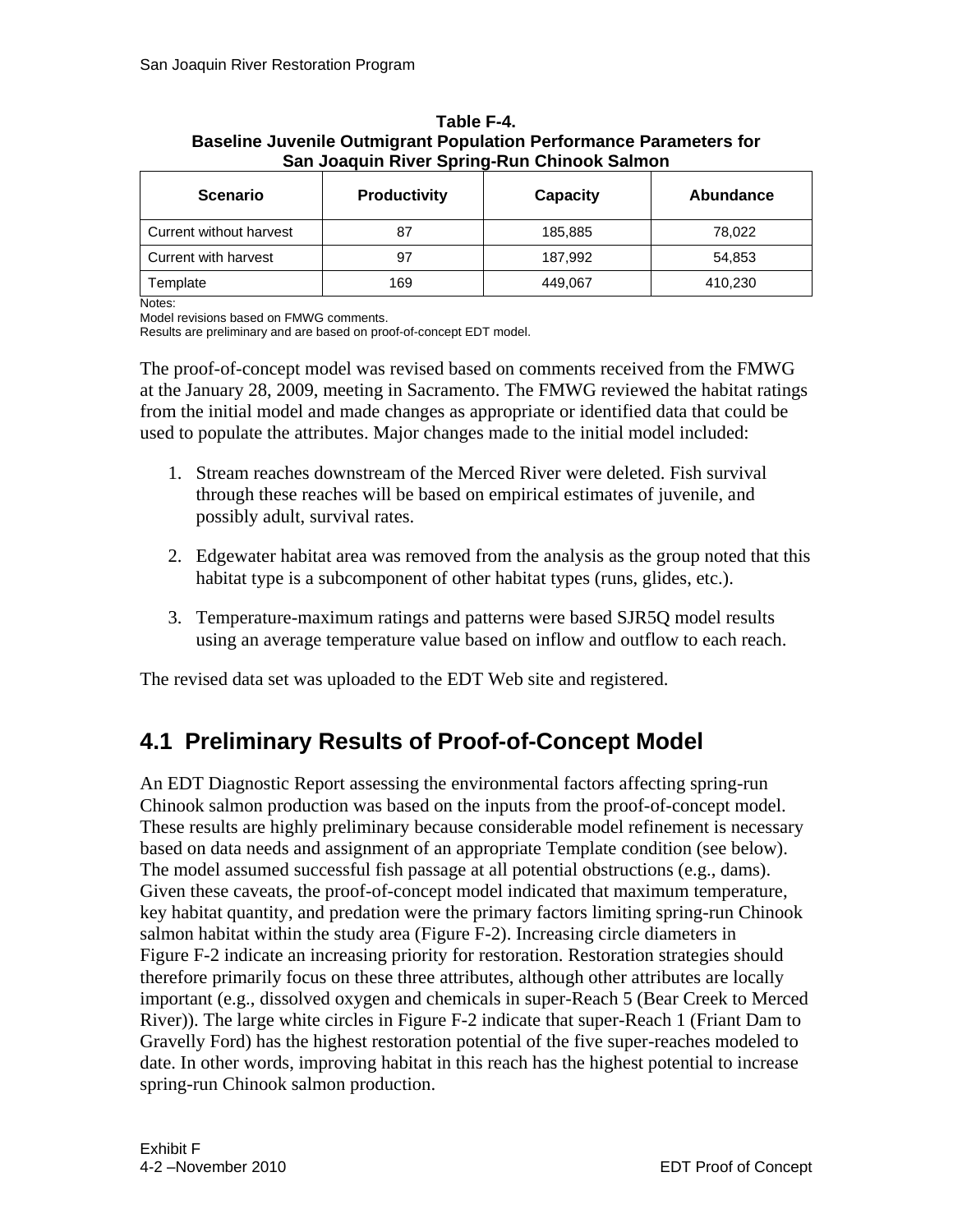The life-stage impacts are computed as the decline in productivity of the life stage under the current condition as compared to the diagnostic reference condition. In our preliminary analysis, the life stages most impacted by current habitat conditions are prespawning holding (-64.5 percent) and spawning (-40.9 percent), as shown in Figure F-3. The two environmental factors responsible for decreasing productivity in these life stages is again temperature and predation, as indicated by the diameter of the black circles. For the juvenile stage, 0-age migrant productivity has been reduced by 33.5 percent for similar reasons as for the adult life stages. Juvenile migrants are leaving the system at a time when stream temperatures are elevated and predators are active. Impacts would have been higher if stream reaches downstream from the study area were included in this run.

|                                                             | San Joaquin Spring Chinook<br><b>Protection and Restoration Strategic Priority Summary</b> |                     |                   |           |                        |                                                                              |              |        |                   |                                          |              |        |                |           |               |             |                     |                      |
|-------------------------------------------------------------|--------------------------------------------------------------------------------------------|---------------------|-------------------|-----------|------------------------|------------------------------------------------------------------------------|--------------|--------|-------------------|------------------------------------------|--------------|--------|----------------|-----------|---------------|-------------|---------------------|----------------------|
| Geographic area priority                                    |                                                                                            |                     |                   |           |                        |                                                                              |              |        |                   | Attribute class priority for restoration |              |        |                |           |               |             |                     |                      |
| Geographic area                                             | Protection benefit                                                                         | Restoration benefit | Channel stability | Chemicals | Competition (w/ hatch) | Competition (other sp)                                                       | Flow         | Food   | Habitat diversity | Harassment/poaching                      | Obstructions | Oxygen | Pathogens      | Predation | Sediment load | Temperature | Nithdrawals         | Key habitat quantity |
| Super-Reach                                                 |                                                                                            |                     |                   |           | ٠                      |                                                                              |              |        |                   |                                          |              |        |                |           |               |             |                     |                      |
| Super-Reach 2                                               | O                                                                                          | $\circ$             |                   |           |                        |                                                                              |              |        |                   |                                          |              |        |                |           |               |             |                     |                      |
| Super-Reach 3                                               |                                                                                            | O                   |                   | ٠         |                        |                                                                              |              |        | ٠                 |                                          |              |        |                |           |               |             |                     |                      |
| Super-Reach 4                                               |                                                                                            | O                   |                   | ٠         |                        |                                                                              |              |        |                   |                                          |              |        |                |           |               |             |                     |                      |
| Super-Reach 5                                               | $\circ$                                                                                    | $\circ$             |                   |           |                        |                                                                              |              |        |                   |                                          |              |        |                |           |               |             |                     |                      |
| 1/ "Channel stability" applies to freshwater<br>areas only. |                                                                                            |                     |                   | A         | High                   | Key to strategic priority (corresponding Benefit Category letter also shown) | в<br>$\circ$ | Medium |                   | с<br>$\circ$                             | Low          |        | <b>D&amp;E</b> |           |               |             | Indirect or General |                      |

Note:

Increasing circle diameters indicate an increasing priority for restoration. Results are highly preliminary and are based on proof-of-concept EDT model.

#### <span id="page-18-0"></span>**Figure F-2. San Joaquin Spring-Run Chinook Salmon Protection and Restoration Strategic Priority Summary**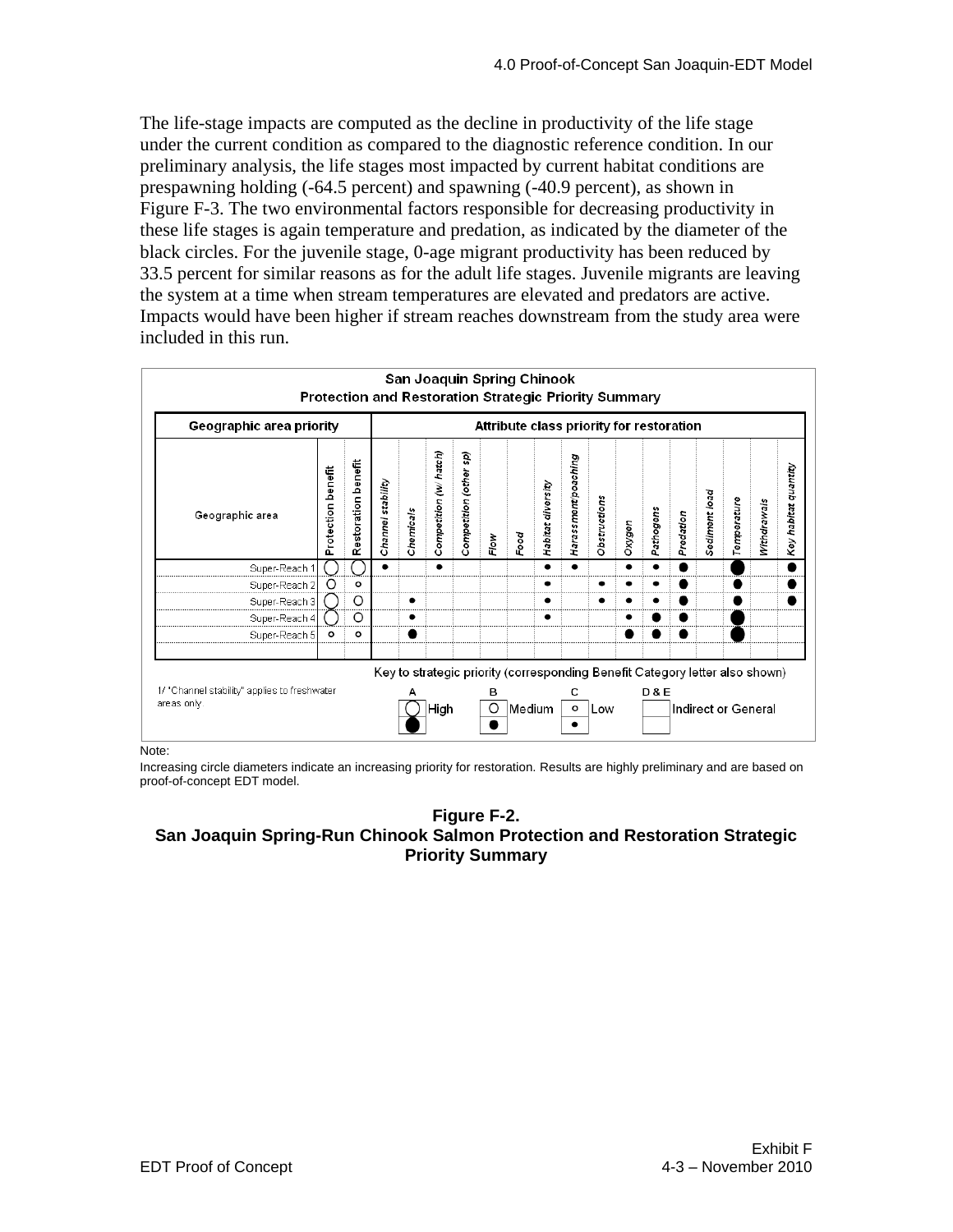| Competition (w/ hatch)<br>(other sp)<br>Harassment/poaching<br>Channel stability<br>Habitat diversity<br>Rank<br><b>D</b> bstructions<br>Competition<br>Relevant<br>Productivity<br>Pathogens<br>Stage <sup>1</sup><br>Chemicals<br>Life stage<br>Oxygen<br>months<br>change (%)<br>Food<br>Flow<br>٩Ì<br>$\overline{2}$<br>$-40.9%$<br>$\bullet$<br>Sep<br>$\bullet$<br>Spawning<br>$\bullet$<br>$\bullet$<br>$\circ$<br>$-3.0%$<br>$\overline{7}$<br>$\bullet$<br>Egg incubation<br>Sep-Apr<br>$-6.0%$<br>٠<br>٠<br>Fry colonization<br>Mar-May<br>4<br>٠<br>٠<br>3<br>$-13.0%$<br>٠<br>٠<br>$\bullet$<br>0-age active rearing<br>Mar-Oct<br>٠<br>٠<br>٠<br>8<br>$-33.5%$<br>٠<br>0-age migrant<br>Oct-Nov<br>٠<br>9<br>٠<br>$-16.2%$<br>0-age inactive<br>Oct-Mar<br>٠<br>٠<br>$\bullet$<br>$-2.7%$<br>10<br>1-age active rearing<br>Mar-May<br>$\bullet$<br>11<br>$-2.4%$<br>٠<br>1-age migrant<br>Mar-Jun<br>$\bullet$<br>٠<br>▲<br>12<br>Jan-Dec<br>0.0%<br>1-age transient rearing | Sediment load<br>Predation<br>٠ |  |  |  |  |  |  |  |    |      |         |                         |
|-------------------------------------------------------------------------------------------------------------------------------------------------------------------------------------------------------------------------------------------------------------------------------------------------------------------------------------------------------------------------------------------------------------------------------------------------------------------------------------------------------------------------------------------------------------------------------------------------------------------------------------------------------------------------------------------------------------------------------------------------------------------------------------------------------------------------------------------------------------------------------------------------------------------------------------------------------------------------------------------|---------------------------------|--|--|--|--|--|--|--|----|------|---------|-------------------------|
|                                                                                                                                                                                                                                                                                                                                                                                                                                                                                                                                                                                                                                                                                                                                                                                                                                                                                                                                                                                           |                                 |  |  |  |  |  |  |  |    |      |         |                         |
|                                                                                                                                                                                                                                                                                                                                                                                                                                                                                                                                                                                                                                                                                                                                                                                                                                                                                                                                                                                           |                                 |  |  |  |  |  |  |  |    |      |         |                         |
|                                                                                                                                                                                                                                                                                                                                                                                                                                                                                                                                                                                                                                                                                                                                                                                                                                                                                                                                                                                           |                                 |  |  |  |  |  |  |  |    |      |         |                         |
|                                                                                                                                                                                                                                                                                                                                                                                                                                                                                                                                                                                                                                                                                                                                                                                                                                                                                                                                                                                           |                                 |  |  |  |  |  |  |  |    |      |         |                         |
|                                                                                                                                                                                                                                                                                                                                                                                                                                                                                                                                                                                                                                                                                                                                                                                                                                                                                                                                                                                           | ٠                               |  |  |  |  |  |  |  |    |      |         |                         |
|                                                                                                                                                                                                                                                                                                                                                                                                                                                                                                                                                                                                                                                                                                                                                                                                                                                                                                                                                                                           |                                 |  |  |  |  |  |  |  |    |      |         |                         |
|                                                                                                                                                                                                                                                                                                                                                                                                                                                                                                                                                                                                                                                                                                                                                                                                                                                                                                                                                                                           | $\bullet$                       |  |  |  |  |  |  |  |    |      |         |                         |
|                                                                                                                                                                                                                                                                                                                                                                                                                                                                                                                                                                                                                                                                                                                                                                                                                                                                                                                                                                                           | $\bullet$                       |  |  |  |  |  |  |  |    |      |         |                         |
|                                                                                                                                                                                                                                                                                                                                                                                                                                                                                                                                                                                                                                                                                                                                                                                                                                                                                                                                                                                           |                                 |  |  |  |  |  |  |  |    |      |         |                         |
|                                                                                                                                                                                                                                                                                                                                                                                                                                                                                                                                                                                                                                                                                                                                                                                                                                                                                                                                                                                           |                                 |  |  |  |  |  |  |  |    |      |         |                         |
|                                                                                                                                                                                                                                                                                                                                                                                                                                                                                                                                                                                                                                                                                                                                                                                                                                                                                                                                                                                           |                                 |  |  |  |  |  |  |  | 12 | 0.0% | Jan-Dec | 2+age transient rearing |
| $-3.8%$<br>ĥ<br>٠<br>$\bullet$<br>٠<br>٠<br>Prespawning migrant<br>Apr-Aug                                                                                                                                                                                                                                                                                                                                                                                                                                                                                                                                                                                                                                                                                                                                                                                                                                                                                                                | ٠                               |  |  |  |  |  |  |  |    |      |         |                         |
| $-64.5%$<br>٠<br>Prespawning holding<br>May-Sep<br>$\overline{1}$                                                                                                                                                                                                                                                                                                                                                                                                                                                                                                                                                                                                                                                                                                                                                                                                                                                                                                                         |                                 |  |  |  |  |  |  |  |    |      |         |                         |
|                                                                                                                                                                                                                                                                                                                                                                                                                                                                                                                                                                                                                                                                                                                                                                                                                                                                                                                                                                                           |                                 |  |  |  |  |  |  |  |    |      |         |                         |
| KEY<br>1/ Ranking based on effect over entire geographic area.<br>2/ Value shown is for overall population performance.                                                                                                                                                                                                                                                                                                                                                                                                                                                                                                                                                                                                                                                                                                                                                                                                                                                                   | None                            |  |  |  |  |  |  |  |    |      |         |                         |
| Notes: Changes in key habitat can be caused by either a change in percent key habitat or in stream width.<br>NA = Not applicable                                                                                                                                                                                                                                                                                                                                                                                                                                                                                                                                                                                                                                                                                                                                                                                                                                                          | Small                           |  |  |  |  |  |  |  |    |      |         |                         |
| Potential % changes in performance measures for reaches upstream of dams were computed with full passage                                                                                                                                                                                                                                                                                                                                                                                                                                                                                                                                                                                                                                                                                                                                                                                                                                                                                  | Moderate                        |  |  |  |  |  |  |  |    |      |         |                         |

#### Note:

<span id="page-19-0"></span>Increasing circle diameters indicate an increasing effect of an environmental attribute. Results are highly preliminary and are based on proof-of-concept EDT model.

#### **Figure F-3. San Joaquin Spring-Run Chinook Salmon Life-Stage Summary Across All Geographic Areas**

An example of a similar analysis for a single reach (SJR-A1: Friant Dam to Highway 41) is shown in Figure F-4. Similar results are available for each of the study reaches in Table F-1. Of interest here is the large white circle for temperature. This open circle indicates that current stream temperatures are improved for spawning and egg incubation compared to the historic condition for this reach. This results from the presence of the dam and reservoir that discharges cold water to the reach. Additionally, in the upper right corner of Figure F-4 it can be seen that restoring this reach (plus all other subreaches in super-reach 1) to Template conditions results in a 343-percent increase in abundance and a 53.8-percent increase in population productivity. Figure F-4 also shows that if this area was further degraded, there would be a 100-percent loss in all population parameters. This occurs because this reach is important for prespawn holding, spawning, and egg incubation.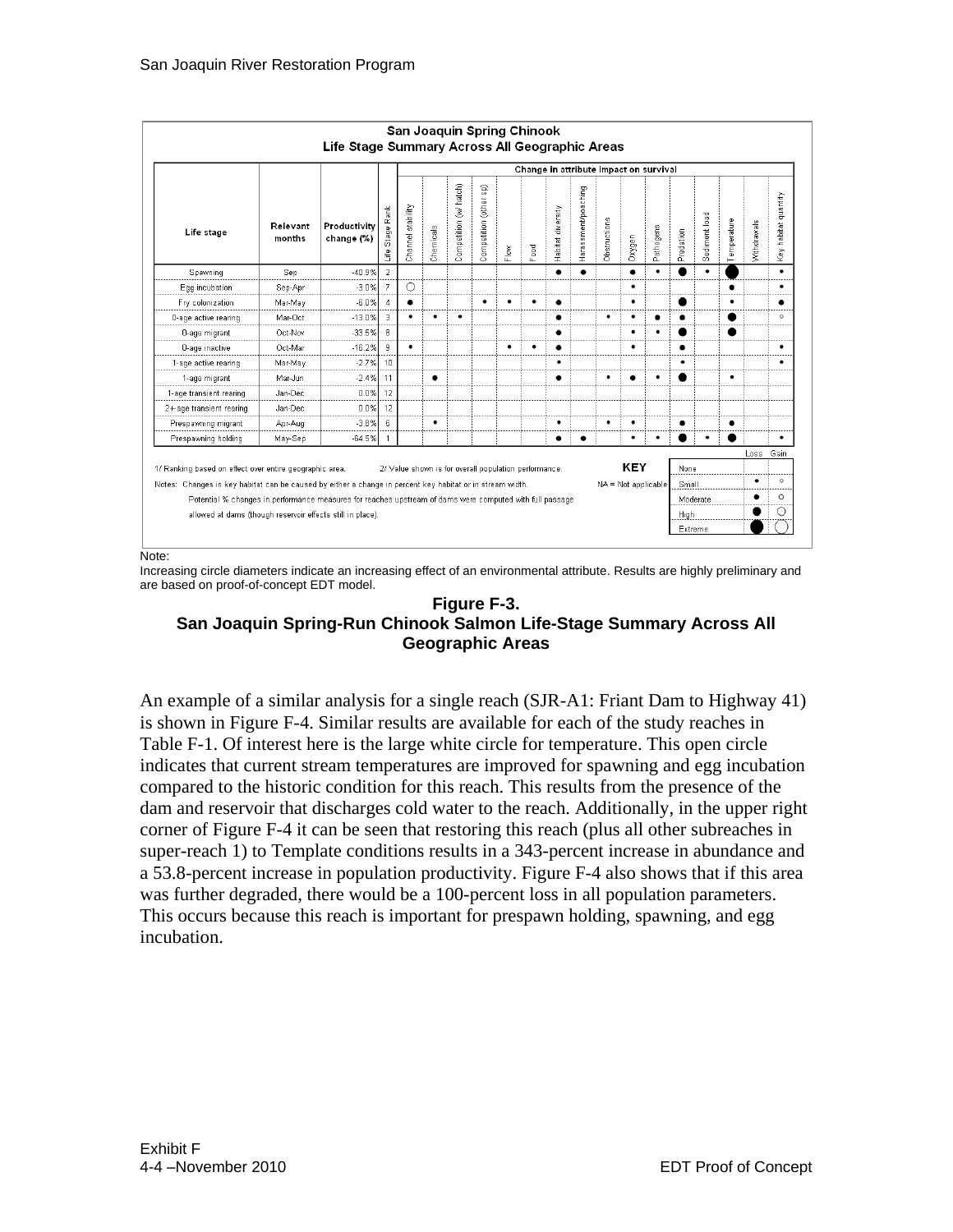| Friant Dam to Hwy 41<br>12.30<br>Reach Length (mi):<br>Reach:<br><b>SJR 1 - A1</b><br>Reach Code:<br>$\overline{a}$<br>Productivity Rank:1/<br><b>Restoration Benefit Category:1/</b><br>А<br>Potential % change in productivity:2/<br>$\mathbf{1}$<br>$\mathbf{1}$<br><b>Overall Restoration Potential Rank:1/</b><br>Average Abundance (Neg) Rank:1/<br>Potential % change in Neg:2/<br>5<br>$\mathbf{1}$<br>(lowest rank possible - with ties)1/<br>Life History Diversity Rank:1/<br>Potential % change in diversity:2/<br>A<br>Productivity Rank:1/<br>$_{\rm l}$ ss in productivity with degradation:2/<br>Preservation Benefit Category:1/<br>$\mathbf{1}$<br><b>Overall Preservation Rank:1/</b><br>Average Abundance (Neq) Rank:1/<br>$\mathbf{1}$<br>$\mathbf{1}$<br>% loss in Neq with degradation:2/<br>5<br>$-100.0%$<br>Life History Diversity Rank:1/<br>$\mathbf{1}$<br>(lowest rank possible - with ties)1/<br>$%$ loss in diversity with degradation: $2/$<br>Change in attribute impact on survival<br>Competition (w/ hatch)<br>Harassment/poaching<br>င္တာ<br>Competition (other<br>Channel stability<br>Habitat diversity<br>Rank<br>% of life<br>Sediment load<br>Obstructions<br>Temperature<br>Relevant<br>history<br>Productivity<br>Chemicals<br>Pathogens<br>Stage<br>Predation<br>Life stage<br>Oxygen<br>trajectories<br>change (%)<br>months<br>Food<br>Flow<br>affected<br>Life<br>10.5%<br>Sep<br>41.6%<br>$\bullet$<br>$\bullet$<br>$\bullet$<br>Spawning<br>41.6%<br>21.5%<br>Egg incubation<br>Sep-Apr<br>O<br>C<br>$\overline{2}$<br>$-8.1%$<br>41.6%<br>Fry colonization<br>Mar-May<br>٠<br>٠<br>٠<br>٠<br>6<br>Mar-Oct<br>11.0%<br>$-14.2%$<br>0-age active rearing<br>٠<br>٠<br>٠<br>3.5%<br>$-22.2%$<br>$\overline{4}$<br>0-age migrant<br>Oct-Nov<br>٠<br>5<br>3.5%<br>$-19.1%$<br>0-age inactive<br>Oct-Mar<br>٠<br>٠<br>٠<br>٠<br>٠<br>3.5%<br>$-3.2%$<br>9<br>1-age active rearing<br>Mar-May<br>٠<br>٠<br>3.5%<br>$-4.1%$<br>8<br>1-age migrant<br>Mar-Jun<br>$\bullet$<br>$\bullet$<br>1-age transient rearing<br>2+age transient rearing<br>41.6%<br>$-0.8%$<br>6<br>Prespawning migrant<br>Apr-Aug<br>٠<br>$\bullet$<br>$\bullet$<br>٠<br>41.6%<br>$-38.1%$<br>$\circ$<br>Prespawning holding<br>May-Sep<br>$\bullet$<br>All Stages Combined<br>41.6%<br>KEY<br>1/ Ranking based on effect over entire geographic area.<br>None<br>2/ Value shown is for overall population performance.<br>Notes: Changes in key habitat can be caused by either a change in percent key habitat or in stream width.<br>NA = Not applicable<br>Small<br>Potential % changes in performance measures for reaches upstream of dams were computed with full passage<br>Moderate | Geographic Area: Super-Reach 1 |  |  |  |  |  |  | Stream: |  |  |  |  |  |  | San Joaquin River |  |  |                               |  |             |                      |
|----------------------------------------------------------------------------------------------------------------------------------------------------------------------------------------------------------------------------------------------------------------------------------------------------------------------------------------------------------------------------------------------------------------------------------------------------------------------------------------------------------------------------------------------------------------------------------------------------------------------------------------------------------------------------------------------------------------------------------------------------------------------------------------------------------------------------------------------------------------------------------------------------------------------------------------------------------------------------------------------------------------------------------------------------------------------------------------------------------------------------------------------------------------------------------------------------------------------------------------------------------------------------------------------------------------------------------------------------------------------------------------------------------------------------------------------------------------------------------------------------------------------------------------------------------------------------------------------------------------------------------------------------------------------------------------------------------------------------------------------------------------------------------------------------------------------------------------------------------------------------------------------------------------------------------------------------------------------------------------------------------------------------------------------------------------------------------------------------------------------------------------------------------------------------------------------------------------------------------------------------------------------------------------------------------------------------------------------------------------------------------------------------------------------------------------------------------------------------------------------------------------------------------------------------------------------------------------------------------------------------------------------------------------------------------------------------------------|--------------------------------|--|--|--|--|--|--|---------|--|--|--|--|--|--|-------------------|--|--|-------------------------------|--|-------------|----------------------|
|                                                                                                                                                                                                                                                                                                                                                                                                                                                                                                                                                                                                                                                                                                                                                                                                                                                                                                                                                                                                                                                                                                                                                                                                                                                                                                                                                                                                                                                                                                                                                                                                                                                                                                                                                                                                                                                                                                                                                                                                                                                                                                                                                                                                                                                                                                                                                                                                                                                                                                                                                                                                                                                                                                                |                                |  |  |  |  |  |  |         |  |  |  |  |  |  |                   |  |  |                               |  |             |                      |
|                                                                                                                                                                                                                                                                                                                                                                                                                                                                                                                                                                                                                                                                                                                                                                                                                                                                                                                                                                                                                                                                                                                                                                                                                                                                                                                                                                                                                                                                                                                                                                                                                                                                                                                                                                                                                                                                                                                                                                                                                                                                                                                                                                                                                                                                                                                                                                                                                                                                                                                                                                                                                                                                                                                |                                |  |  |  |  |  |  |         |  |  |  |  |  |  |                   |  |  |                               |  |             |                      |
|                                                                                                                                                                                                                                                                                                                                                                                                                                                                                                                                                                                                                                                                                                                                                                                                                                                                                                                                                                                                                                                                                                                                                                                                                                                                                                                                                                                                                                                                                                                                                                                                                                                                                                                                                                                                                                                                                                                                                                                                                                                                                                                                                                                                                                                                                                                                                                                                                                                                                                                                                                                                                                                                                                                |                                |  |  |  |  |  |  |         |  |  |  |  |  |  |                   |  |  |                               |  | 53.8%       |                      |
|                                                                                                                                                                                                                                                                                                                                                                                                                                                                                                                                                                                                                                                                                                                                                                                                                                                                                                                                                                                                                                                                                                                                                                                                                                                                                                                                                                                                                                                                                                                                                                                                                                                                                                                                                                                                                                                                                                                                                                                                                                                                                                                                                                                                                                                                                                                                                                                                                                                                                                                                                                                                                                                                                                                |                                |  |  |  |  |  |  |         |  |  |  |  |  |  |                   |  |  | 343.1%<br>162.8%<br>$-100.0%$ |  |             |                      |
|                                                                                                                                                                                                                                                                                                                                                                                                                                                                                                                                                                                                                                                                                                                                                                                                                                                                                                                                                                                                                                                                                                                                                                                                                                                                                                                                                                                                                                                                                                                                                                                                                                                                                                                                                                                                                                                                                                                                                                                                                                                                                                                                                                                                                                                                                                                                                                                                                                                                                                                                                                                                                                                                                                                |                                |  |  |  |  |  |  |         |  |  |  |  |  |  |                   |  |  |                               |  |             |                      |
|                                                                                                                                                                                                                                                                                                                                                                                                                                                                                                                                                                                                                                                                                                                                                                                                                                                                                                                                                                                                                                                                                                                                                                                                                                                                                                                                                                                                                                                                                                                                                                                                                                                                                                                                                                                                                                                                                                                                                                                                                                                                                                                                                                                                                                                                                                                                                                                                                                                                                                                                                                                                                                                                                                                |                                |  |  |  |  |  |  |         |  |  |  |  |  |  |                   |  |  |                               |  |             |                      |
|                                                                                                                                                                                                                                                                                                                                                                                                                                                                                                                                                                                                                                                                                                                                                                                                                                                                                                                                                                                                                                                                                                                                                                                                                                                                                                                                                                                                                                                                                                                                                                                                                                                                                                                                                                                                                                                                                                                                                                                                                                                                                                                                                                                                                                                                                                                                                                                                                                                                                                                                                                                                                                                                                                                |                                |  |  |  |  |  |  |         |  |  |  |  |  |  |                   |  |  | $-100.0%$                     |  |             |                      |
|                                                                                                                                                                                                                                                                                                                                                                                                                                                                                                                                                                                                                                                                                                                                                                                                                                                                                                                                                                                                                                                                                                                                                                                                                                                                                                                                                                                                                                                                                                                                                                                                                                                                                                                                                                                                                                                                                                                                                                                                                                                                                                                                                                                                                                                                                                                                                                                                                                                                                                                                                                                                                                                                                                                |                                |  |  |  |  |  |  |         |  |  |  |  |  |  |                   |  |  |                               |  |             |                      |
|                                                                                                                                                                                                                                                                                                                                                                                                                                                                                                                                                                                                                                                                                                                                                                                                                                                                                                                                                                                                                                                                                                                                                                                                                                                                                                                                                                                                                                                                                                                                                                                                                                                                                                                                                                                                                                                                                                                                                                                                                                                                                                                                                                                                                                                                                                                                                                                                                                                                                                                                                                                                                                                                                                                |                                |  |  |  |  |  |  |         |  |  |  |  |  |  |                   |  |  |                               |  |             |                      |
|                                                                                                                                                                                                                                                                                                                                                                                                                                                                                                                                                                                                                                                                                                                                                                                                                                                                                                                                                                                                                                                                                                                                                                                                                                                                                                                                                                                                                                                                                                                                                                                                                                                                                                                                                                                                                                                                                                                                                                                                                                                                                                                                                                                                                                                                                                                                                                                                                                                                                                                                                                                                                                                                                                                |                                |  |  |  |  |  |  |         |  |  |  |  |  |  |                   |  |  |                               |  | Withdrawals | Key habitat quantity |
|                                                                                                                                                                                                                                                                                                                                                                                                                                                                                                                                                                                                                                                                                                                                                                                                                                                                                                                                                                                                                                                                                                                                                                                                                                                                                                                                                                                                                                                                                                                                                                                                                                                                                                                                                                                                                                                                                                                                                                                                                                                                                                                                                                                                                                                                                                                                                                                                                                                                                                                                                                                                                                                                                                                |                                |  |  |  |  |  |  |         |  |  |  |  |  |  |                   |  |  |                               |  |             |                      |
|                                                                                                                                                                                                                                                                                                                                                                                                                                                                                                                                                                                                                                                                                                                                                                                                                                                                                                                                                                                                                                                                                                                                                                                                                                                                                                                                                                                                                                                                                                                                                                                                                                                                                                                                                                                                                                                                                                                                                                                                                                                                                                                                                                                                                                                                                                                                                                                                                                                                                                                                                                                                                                                                                                                |                                |  |  |  |  |  |  |         |  |  |  |  |  |  |                   |  |  |                               |  |             |                      |
|                                                                                                                                                                                                                                                                                                                                                                                                                                                                                                                                                                                                                                                                                                                                                                                                                                                                                                                                                                                                                                                                                                                                                                                                                                                                                                                                                                                                                                                                                                                                                                                                                                                                                                                                                                                                                                                                                                                                                                                                                                                                                                                                                                                                                                                                                                                                                                                                                                                                                                                                                                                                                                                                                                                |                                |  |  |  |  |  |  |         |  |  |  |  |  |  |                   |  |  |                               |  |             | ٠                    |
|                                                                                                                                                                                                                                                                                                                                                                                                                                                                                                                                                                                                                                                                                                                                                                                                                                                                                                                                                                                                                                                                                                                                                                                                                                                                                                                                                                                                                                                                                                                                                                                                                                                                                                                                                                                                                                                                                                                                                                                                                                                                                                                                                                                                                                                                                                                                                                                                                                                                                                                                                                                                                                                                                                                |                                |  |  |  |  |  |  |         |  |  |  |  |  |  |                   |  |  |                               |  |             | ٠                    |
|                                                                                                                                                                                                                                                                                                                                                                                                                                                                                                                                                                                                                                                                                                                                                                                                                                                                                                                                                                                                                                                                                                                                                                                                                                                                                                                                                                                                                                                                                                                                                                                                                                                                                                                                                                                                                                                                                                                                                                                                                                                                                                                                                                                                                                                                                                                                                                                                                                                                                                                                                                                                                                                                                                                |                                |  |  |  |  |  |  |         |  |  |  |  |  |  |                   |  |  |                               |  |             |                      |
|                                                                                                                                                                                                                                                                                                                                                                                                                                                                                                                                                                                                                                                                                                                                                                                                                                                                                                                                                                                                                                                                                                                                                                                                                                                                                                                                                                                                                                                                                                                                                                                                                                                                                                                                                                                                                                                                                                                                                                                                                                                                                                                                                                                                                                                                                                                                                                                                                                                                                                                                                                                                                                                                                                                |                                |  |  |  |  |  |  |         |  |  |  |  |  |  |                   |  |  |                               |  |             | ٠                    |
|                                                                                                                                                                                                                                                                                                                                                                                                                                                                                                                                                                                                                                                                                                                                                                                                                                                                                                                                                                                                                                                                                                                                                                                                                                                                                                                                                                                                                                                                                                                                                                                                                                                                                                                                                                                                                                                                                                                                                                                                                                                                                                                                                                                                                                                                                                                                                                                                                                                                                                                                                                                                                                                                                                                |                                |  |  |  |  |  |  |         |  |  |  |  |  |  |                   |  |  |                               |  |             |                      |
|                                                                                                                                                                                                                                                                                                                                                                                                                                                                                                                                                                                                                                                                                                                                                                                                                                                                                                                                                                                                                                                                                                                                                                                                                                                                                                                                                                                                                                                                                                                                                                                                                                                                                                                                                                                                                                                                                                                                                                                                                                                                                                                                                                                                                                                                                                                                                                                                                                                                                                                                                                                                                                                                                                                |                                |  |  |  |  |  |  |         |  |  |  |  |  |  |                   |  |  |                               |  |             |                      |
|                                                                                                                                                                                                                                                                                                                                                                                                                                                                                                                                                                                                                                                                                                                                                                                                                                                                                                                                                                                                                                                                                                                                                                                                                                                                                                                                                                                                                                                                                                                                                                                                                                                                                                                                                                                                                                                                                                                                                                                                                                                                                                                                                                                                                                                                                                                                                                                                                                                                                                                                                                                                                                                                                                                |                                |  |  |  |  |  |  |         |  |  |  |  |  |  |                   |  |  |                               |  |             |                      |
|                                                                                                                                                                                                                                                                                                                                                                                                                                                                                                                                                                                                                                                                                                                                                                                                                                                                                                                                                                                                                                                                                                                                                                                                                                                                                                                                                                                                                                                                                                                                                                                                                                                                                                                                                                                                                                                                                                                                                                                                                                                                                                                                                                                                                                                                                                                                                                                                                                                                                                                                                                                                                                                                                                                |                                |  |  |  |  |  |  |         |  |  |  |  |  |  |                   |  |  |                               |  |             |                      |
|                                                                                                                                                                                                                                                                                                                                                                                                                                                                                                                                                                                                                                                                                                                                                                                                                                                                                                                                                                                                                                                                                                                                                                                                                                                                                                                                                                                                                                                                                                                                                                                                                                                                                                                                                                                                                                                                                                                                                                                                                                                                                                                                                                                                                                                                                                                                                                                                                                                                                                                                                                                                                                                                                                                |                                |  |  |  |  |  |  |         |  |  |  |  |  |  |                   |  |  |                               |  |             |                      |
|                                                                                                                                                                                                                                                                                                                                                                                                                                                                                                                                                                                                                                                                                                                                                                                                                                                                                                                                                                                                                                                                                                                                                                                                                                                                                                                                                                                                                                                                                                                                                                                                                                                                                                                                                                                                                                                                                                                                                                                                                                                                                                                                                                                                                                                                                                                                                                                                                                                                                                                                                                                                                                                                                                                |                                |  |  |  |  |  |  |         |  |  |  |  |  |  |                   |  |  |                               |  |             |                      |
|                                                                                                                                                                                                                                                                                                                                                                                                                                                                                                                                                                                                                                                                                                                                                                                                                                                                                                                                                                                                                                                                                                                                                                                                                                                                                                                                                                                                                                                                                                                                                                                                                                                                                                                                                                                                                                                                                                                                                                                                                                                                                                                                                                                                                                                                                                                                                                                                                                                                                                                                                                                                                                                                                                                |                                |  |  |  |  |  |  |         |  |  |  |  |  |  |                   |  |  |                               |  | Loss Gain   |                      |
|                                                                                                                                                                                                                                                                                                                                                                                                                                                                                                                                                                                                                                                                                                                                                                                                                                                                                                                                                                                                                                                                                                                                                                                                                                                                                                                                                                                                                                                                                                                                                                                                                                                                                                                                                                                                                                                                                                                                                                                                                                                                                                                                                                                                                                                                                                                                                                                                                                                                                                                                                                                                                                                                                                                |                                |  |  |  |  |  |  |         |  |  |  |  |  |  |                   |  |  |                               |  |             |                      |
|                                                                                                                                                                                                                                                                                                                                                                                                                                                                                                                                                                                                                                                                                                                                                                                                                                                                                                                                                                                                                                                                                                                                                                                                                                                                                                                                                                                                                                                                                                                                                                                                                                                                                                                                                                                                                                                                                                                                                                                                                                                                                                                                                                                                                                                                                                                                                                                                                                                                                                                                                                                                                                                                                                                |                                |  |  |  |  |  |  |         |  |  |  |  |  |  |                   |  |  |                               |  | ٠           | $\circ$              |
|                                                                                                                                                                                                                                                                                                                                                                                                                                                                                                                                                                                                                                                                                                                                                                                                                                                                                                                                                                                                                                                                                                                                                                                                                                                                                                                                                                                                                                                                                                                                                                                                                                                                                                                                                                                                                                                                                                                                                                                                                                                                                                                                                                                                                                                                                                                                                                                                                                                                                                                                                                                                                                                                                                                |                                |  |  |  |  |  |  |         |  |  |  |  |  |  |                   |  |  |                               |  |             | $\circ$              |
| allowed at dams (though reservoir effects still in place).<br>High                                                                                                                                                                                                                                                                                                                                                                                                                                                                                                                                                                                                                                                                                                                                                                                                                                                                                                                                                                                                                                                                                                                                                                                                                                                                                                                                                                                                                                                                                                                                                                                                                                                                                                                                                                                                                                                                                                                                                                                                                                                                                                                                                                                                                                                                                                                                                                                                                                                                                                                                                                                                                                             |                                |  |  |  |  |  |  |         |  |  |  |  |  |  |                   |  |  |                               |  |             |                      |

Note:

Increasing circle diameters indicate an increasing effect of an environmental attribute. Results are highly preliminary and are based on proof-of-concept EDT model.

#### <span id="page-20-0"></span>**Figure F-4. San Joaquin Spring-Run Chinook Salmon Life-Stage Summary Across a Single Reach (SJR-A1: Friant Dam to Highway 41)**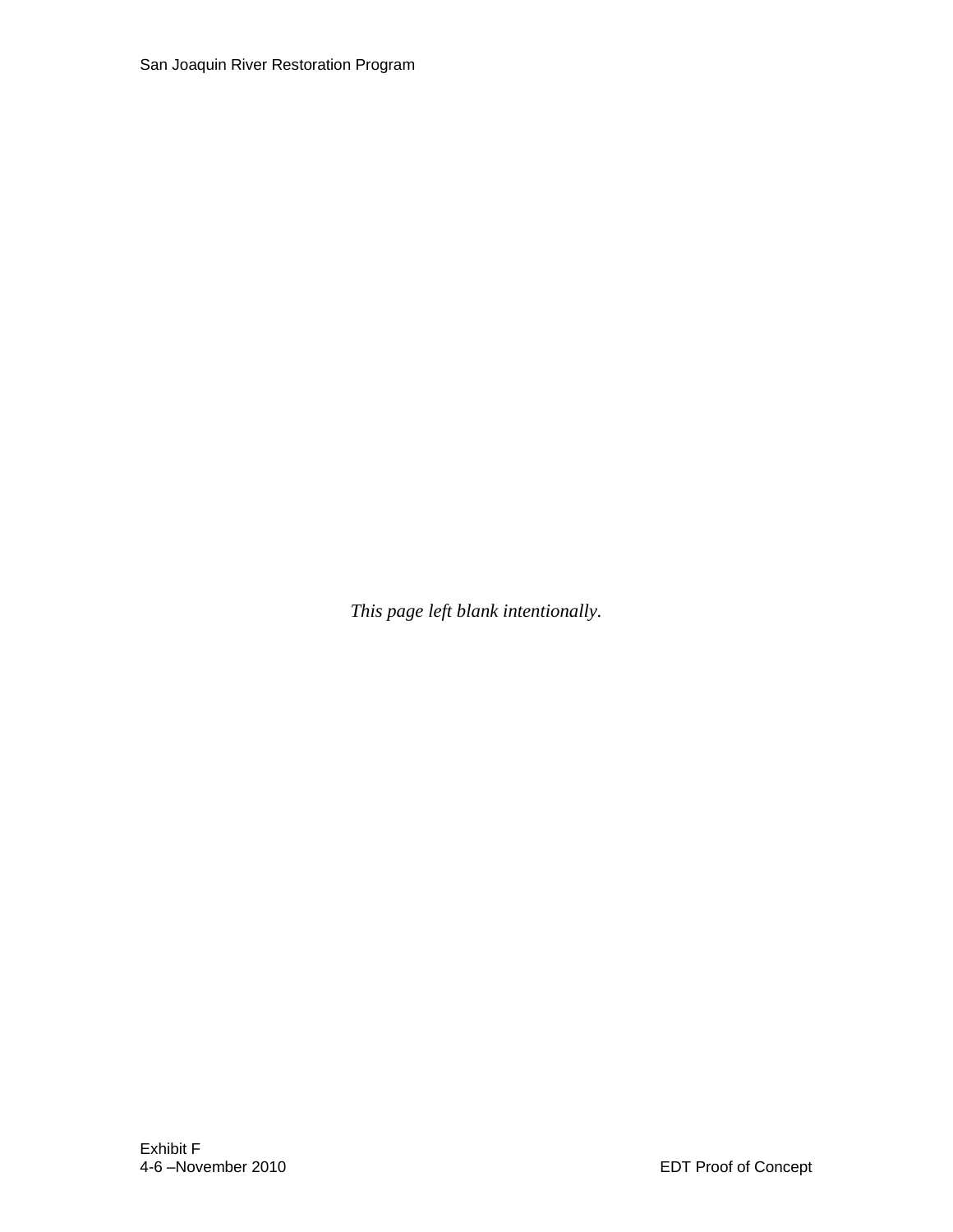# <span id="page-22-0"></span>**5.0 Conclusion**

The use of the proof-of-concept EDT model to perform a preliminary diagnosis shows its potential to address important issues associated with restoration of San Joaquin springrun Chinook salmon. We have developed a spatial framework, parameterized the model with existing data, and produced a preliminary set of stream diagnostics. In the next phase, the San Joaquin EDT model will be considerably refined to address the complex hydrology of the study area and a custom interface will be developed to facilitate use by the FMWG. The data inputs will continue to be refined and the model adjusted to accommodate the flow and restoration alternatives.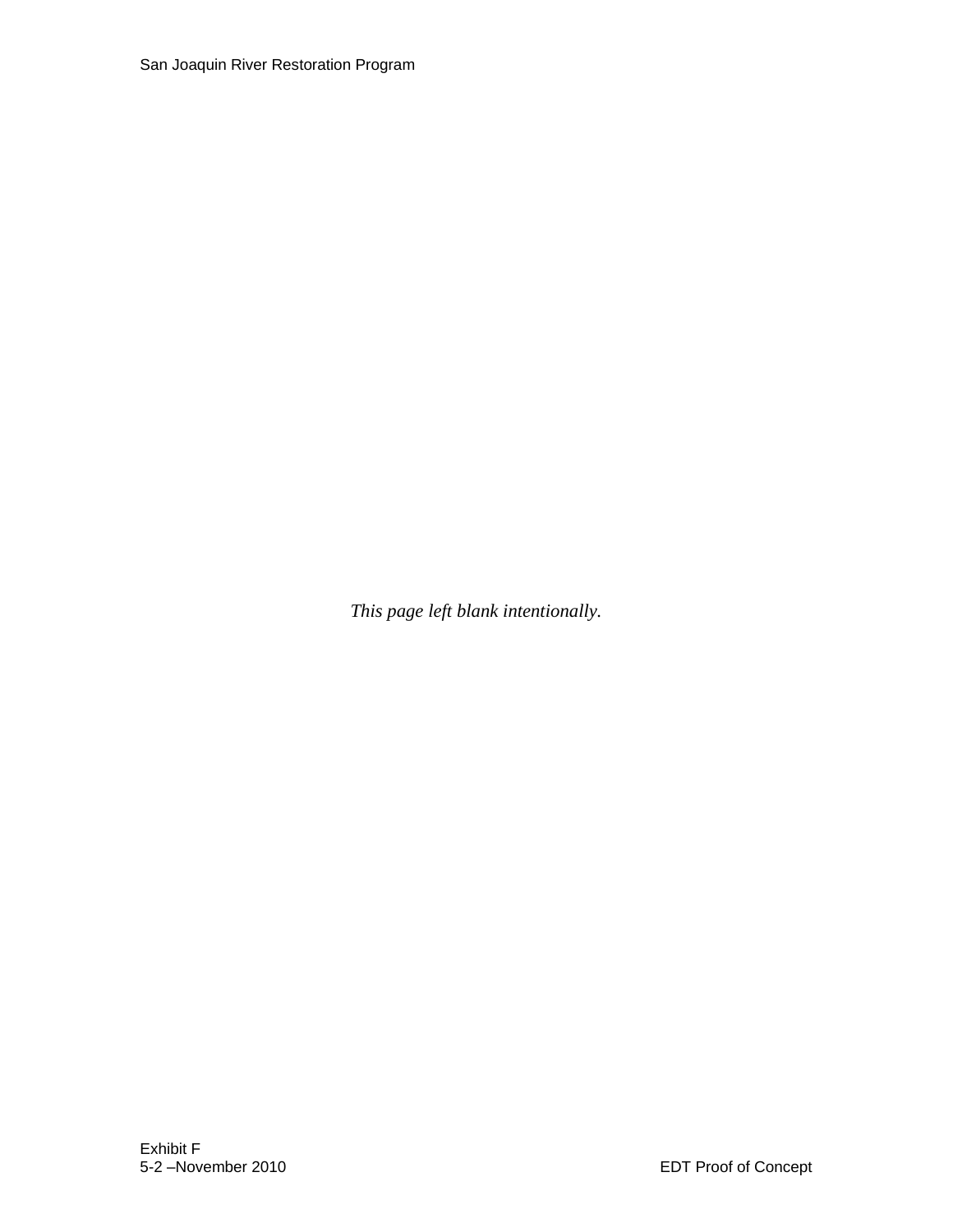## <span id="page-24-0"></span>**6.0 Data Needs and Further Model Refinements**

In creating the proof-of-concept model for spring-run Chinook salmon in the Restoration Area, several data needs and model refinements have been identified.

## <span id="page-24-1"></span>**6.1 Definition of Template Condition**

The FMWG and others involved in the SJRRP must decide what condition the EDT model Template represents. The "true" Template—environmental attributes based on historic, unaltered conditions—may be difficult to document, impossible to achieve, and of questionable relevance given the magnitude of changes that have occurred in the system. At the January 2009 meeting, the FMWG was leaning toward the use of an idealized future condition. What environmental attributes this condition is likely to have must be defined. This should be done as soon as possible, as ratings for the current condition are partially based on the definition of the Template.

## <span id="page-24-2"></span>**6.2 Reach Routing**

The nature of the study area necessitates consideration of multiple migration routes. Classic EDT modeling assumes a single main corridor for migration, but the San Joaquin River has numerous bifurcations to bypasses that require modeling as additional routes. This will require considerable model refinement beyond what is possible in a standard EDT. For example, the FMWG thought that another reach just below Mendota Dam may be needed. Additionally, at some flows fish may actually enter the Mendota Reservoir, rather than being bypassed around. Associated with incorporation of bypass reaches is the need for habitat data for each bypass reach.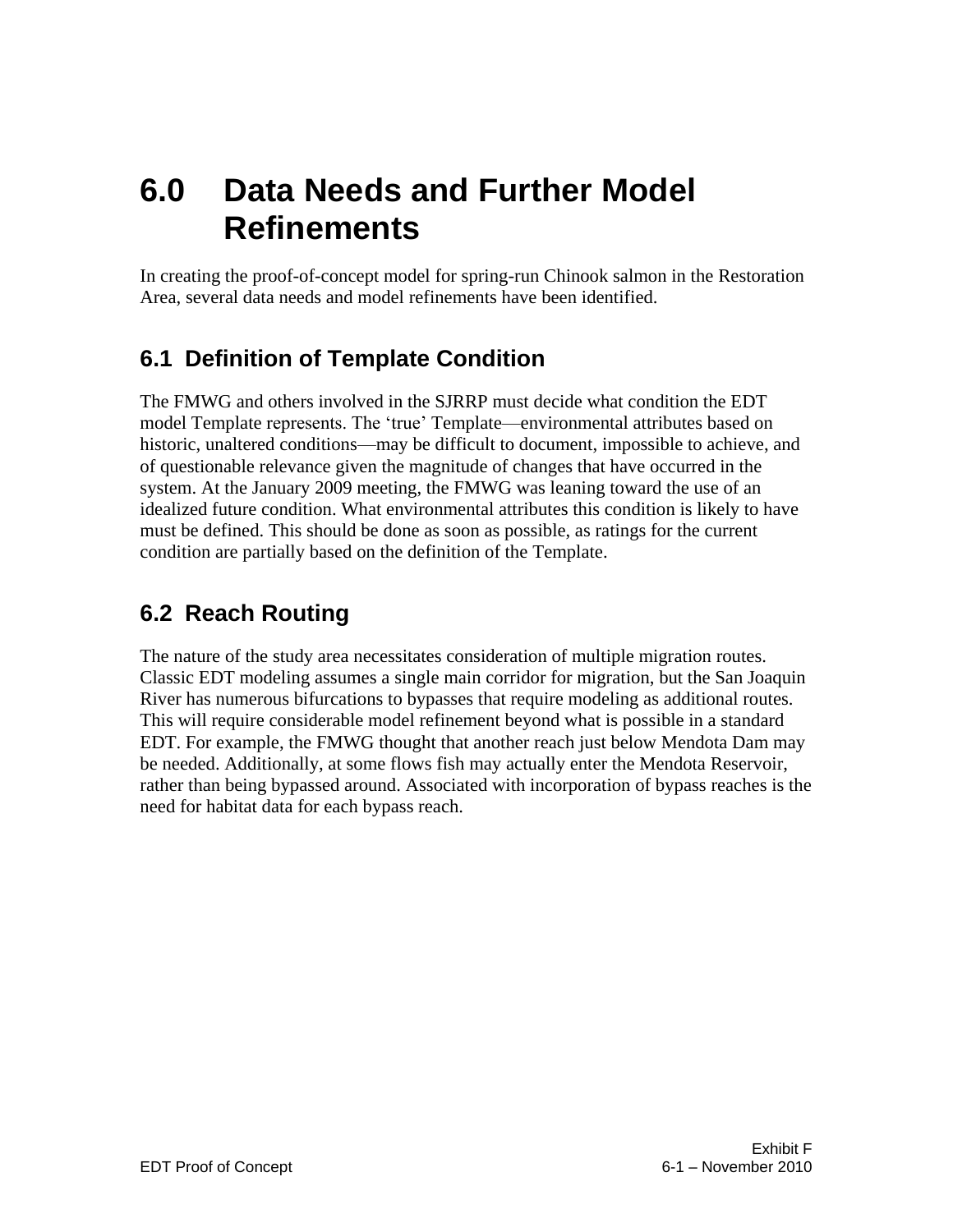### <span id="page-25-0"></span>**6.3 Data Needs**

<span id="page-25-1"></span>Data needs are summarized in Table F-5.

#### **Table F-5. Data Refinement Needs for the San Joaquin EDT Model**

| Data need                                                                                                                         | <b>Source</b>                                             |
|-----------------------------------------------------------------------------------------------------------------------------------|-----------------------------------------------------------|
| Flood flow data to allow calculation of maximum flows.<br>Graphs of the 1-, 2-, 5-, and 10-year flood flows would<br>be adequate. | MWH flood flow group                                      |
| Fish species diversity and richness                                                                                               | DFG 2007 report, to be provided by MWH <sup>1</sup>       |
| Hatchery fish planting information                                                                                                | DFG <sup>2</sup>                                          |
| Fine sediment data, summarized in millimeters (EDT<br>uses fines less than 0.85 mm for fine sediment)                             | MWH to provide 2003 gravel permeability<br>study and data |
| Metals in water column                                                                                                            | <b>MWH</b>                                                |

Notes:

 $1$  Report has apparently since been provided.

<sup>2</sup> ICF Jones & Stokes will verify whether data already existing for CDFG Hatchery EIS/EIR are adequate.

Key:

DFG = California Department of Fish and Game

EDT = Ecosystem Diagnosis and Treatment